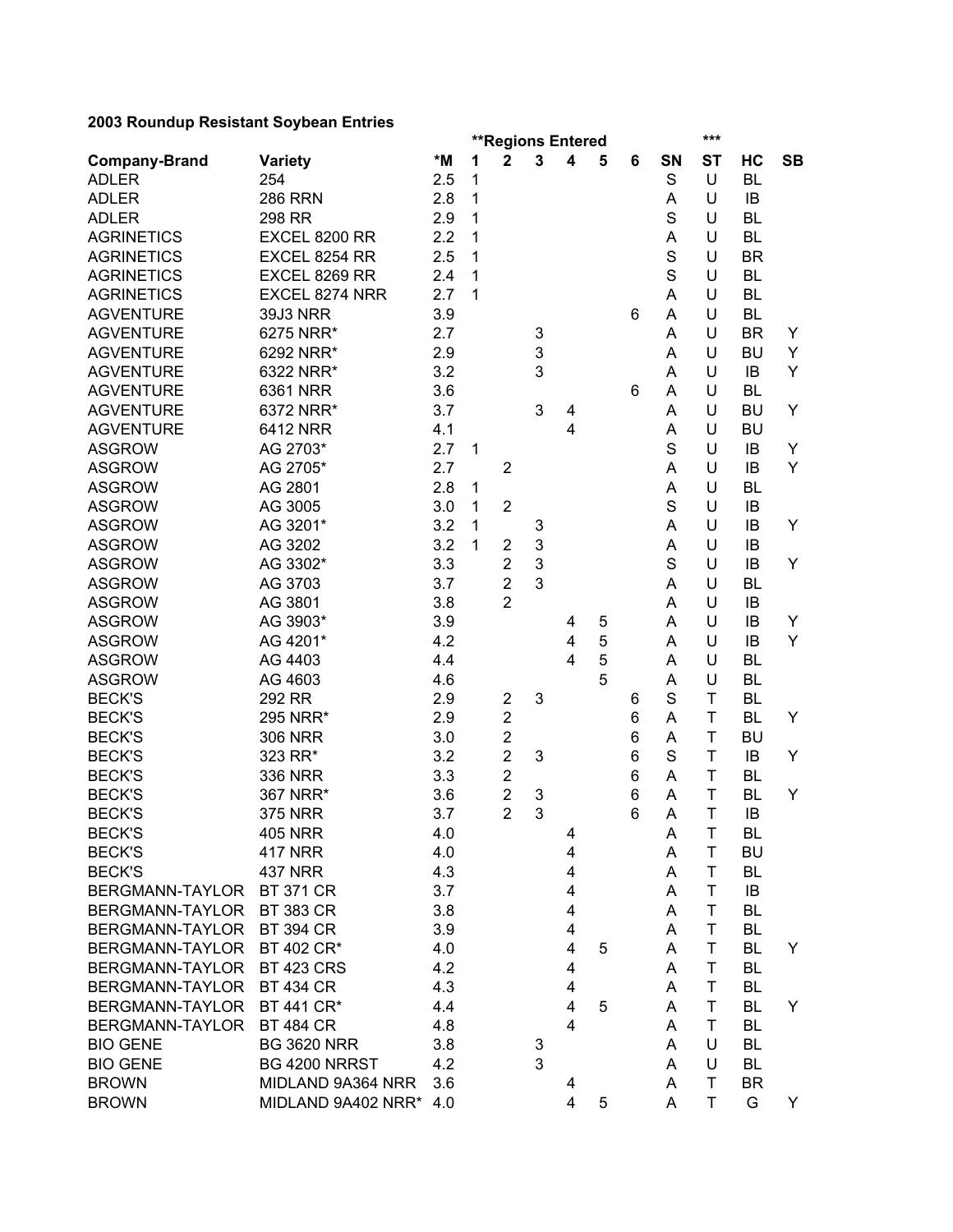|                      |                        |     |              |                         | <b>**Regions Entered</b> |                         |   |   |             | ***       |           |           |
|----------------------|------------------------|-----|--------------|-------------------------|--------------------------|-------------------------|---|---|-------------|-----------|-----------|-----------|
| <b>Company-Brand</b> | <b>Variety</b>         | *M  | 1            | $\mathbf{2}$            | 3                        | $\overline{\mathbf{4}}$ | 5 | 6 | SN          | <b>ST</b> | HC        | <b>SB</b> |
| <b>BROWN</b>         | MIDLAND 9A412 NRR*     | 4.1 |              |                         |                          | 4                       | 5 |   | Α           | T         | <b>BL</b> | Y         |
| <b>BROWN</b>         | MIDLAND 9A434 NRR      | 4.3 |              |                         |                          | 4                       | 5 |   | Α           | T         | G         |           |
| <b>BROWN</b>         | MIDLAND 9B462 NRR      | 4.6 |              |                         |                          | 4                       | 5 |   | A           | T         | <b>BL</b> |           |
| <b>BROWN</b>         | MIDLAND 9B472 NRRS 4.7 |     |              |                         |                          | $\overline{4}$          | 5 |   | A           | T         | <b>BL</b> |           |
| <b>CAMPBELL</b>      | 313 RR*                | 3.1 |              | $\overline{2}$          | 3                        |                         |   |   | S           | U         | <b>BR</b> | Y         |
| <b>CROW'S</b>        | C 2435 R*              | 2.4 | 1            |                         |                          |                         |   |   | S           | U         | <b>BL</b> | Y         |
| <b>CROW'S</b>        | C 2506 R               | 2.5 | 1            |                         |                          |                         |   |   | S           | U         | <b>BR</b> |           |
| <b>CROW'S</b>        | C 2615 R*              | 2.6 | 1            |                         |                          |                         |   |   | A           | U         | <b>BL</b> | Y         |
| <b>CROW'S</b>        | C 2842 R*              | 2.8 |              | $\overline{\mathbf{c}}$ |                          |                         |   |   | S           | U         | IB        | Y         |
| <b>CROW'S</b>        | C 2915 R*              | 2.9 |              | $\overline{2}$          |                          |                         |   |   | Α           | U         | BU        | Y         |
| <b>CROW'S</b>        | C 3117 R               | 3.1 |              | $\overline{2}$          | 3                        |                         |   |   | A           | U         | IB        |           |
| <b>CROW'S</b>        | C 3315 R*              | 3.3 |              |                         | 3                        |                         |   |   | A           | U         | BL        | Y         |
| <b>CROW'S</b>        | C 3517 R*              | 3.5 |              |                         | 3                        |                         |   |   | A           | U         | <b>BL</b> | Y         |
| <b>CROW'S</b>        | C 3717 R               | 3.7 |              |                         | 3                        |                         |   |   | Α           | U         | IB        |           |
| <b>CROW'S</b>        | C 3915 R*              | 3.9 |              |                         |                          | 4                       |   |   | Α           | U         | <b>BU</b> | Y         |
| <b>CROW'S</b>        | C 4417 R*              | 4.4 |              |                         |                          | $\overline{\mathbf{4}}$ | 5 |   | Α           | U         | <b>BL</b> | Y         |
| <b>CROW'S</b>        | C 4815 R               | 4.8 |              |                         |                          |                         | 5 |   | A           | U         | <b>BL</b> |           |
| <b>DAIRYLAND</b>     | <b>DSR-199 RR</b>      | 1.9 | 1            |                         |                          |                         |   |   | S           | U         | <b>BL</b> |           |
| <b>DAIRYLAND</b>     | <b>DSR-221 RR</b>      | 2.2 | 1            |                         |                          |                         |   |   | $\mathbf S$ | U         | <b>BL</b> |           |
| <b>DAIRYLAND</b>     | <b>DSR-228 RR</b>      | 2.3 | 1            |                         |                          |                         |   |   | $\mathbf S$ | U         | <b>BL</b> |           |
| <b>DAIRYLAND</b>     | <b>DSR-234 RR</b>      | 2.2 | 1            |                         |                          |                         |   | 6 | $\mathbf S$ | U         | <b>BL</b> |           |
| <b>DAIRYLAND</b>     | <b>DSR-245 RR</b>      | 2.5 | 1            |                         |                          |                         |   |   | S           | U         | <b>BR</b> |           |
| <b>DAIRYLAND</b>     | DSR-251 RR*            | 2.5 | 1            |                         |                          |                         |   |   | S           | U         | <b>BL</b> | Υ         |
| <b>DAIRYLAND</b>     | <b>DSR-255 RR</b>      | 2.5 | 1            |                         |                          |                         |   |   | A           | U         | <b>BL</b> |           |
| <b>DAIRYLAND</b>     | DSR-268 RR*            | 2.7 | 1            | $\overline{2}$          |                          |                         |   |   | A           | U         | <b>BL</b> | Y         |
| <b>DAIRYLAND</b>     | <b>DSR-274 RR</b>      | 2.7 | 1            |                         |                          |                         |   | 6 | A           | U         | <b>BR</b> |           |
| <b>DAIRYLAND</b>     | <b>DSR-277 RR</b>      | 2.7 | 1            | $\overline{2}$          | 3                        |                         |   | 6 | $\mathbf S$ | U         | <b>BL</b> |           |
| <b>DAIRYLAND</b>     | <b>DSR-297 RR</b>      | 2.9 | 1            | $\overline{2}$          |                          |                         |   |   | S           | U         | <b>BL</b> |           |
| <b>DAIRYLAND</b>     | DSR-301 RR*            | 3.0 |              | $\overline{2}$          | 3                        |                         |   | 6 | A           | U         | <b>BL</b> | Y         |
| <b>DAIRYLAND</b>     | DSR-320 RR*            | 3.2 |              | $\overline{2}$          | 3                        |                         |   |   | S           | U         | IB        | Y         |
| <b>DAIRYLAND</b>     | <b>DSR-326 RR</b>      | 3.4 | 1            | $\overline{2}$          | 3                        |                         |   | 6 | A           | U         | <b>BL</b> |           |
| <b>DAIRYLAND</b>     | <b>DSR-340 RR</b>      | 3.3 |              |                         |                          |                         |   | 6 | A           | U         | <b>BL</b> |           |
| <b>DAIRYLAND</b>     | <b>DSR-345 RR</b>      | 3.4 |              | $\overline{2}$          | 3                        |                         |   | 6 | S           | U         | <b>BL</b> |           |
| <b>DAIRYLAND</b>     | <b>DSR-363 RR</b>      | 3.6 |              |                         | 3                        |                         |   | 6 | A           | U         | <b>BL</b> |           |
| <b>DAIRYLAND</b>     | <b>DSR-375 RR</b>      | 3.8 |              |                         | 3                        |                         |   | 6 | A           | U         | IB        |           |
| <b>DAIRYLAND</b>     | <b>DSR-385 RR</b>      | 3.9 |              | $\overline{2}$          | 3                        |                         |   | 6 | Α           | U         | BL        |           |
| <b>DAIRYLAND</b>     | <b>DST 2133 RR</b>     | 2.2 | 1            |                         |                          |                         |   |   | $\mathbf S$ | U         | <b>BL</b> |           |
| <b>DAIRYLAND</b>     | <b>DST 2134 RR</b>     | 2.3 | $\mathbf{1}$ |                         |                          |                         |   |   | $\mathbf S$ | U         | <b>BR</b> |           |
| <b>DAIRYLAND</b>     | <b>DST 2346 RR</b>     | 2.9 | 1            | 2                       | 3                        |                         |   | 6 | A           | U         | <b>BL</b> |           |
| <b>DAIRYLAND</b>     | <b>DST 3150 RR</b>     | 3.1 | 1            | $\overline{2}$          | 3                        |                         |   | 6 | $\mathbf S$ | U         | IB        |           |
| <b>DAIRYLAND</b>     | <b>DST 3151 RR</b>     | 3.1 | 1            | $\overline{2}$          | 3                        |                         |   | 6 | A           | U         | <b>BR</b> |           |
| <b>DAIRYLAND</b>     | <b>DST 3222 RR</b>     | 3.6 |              | $\overline{2}$          |                          |                         |   | 6 | $\mathbf S$ | U         | BL        |           |
| <b>DEKALB</b>        | DKB 26-51*             | 2.6 |              |                         |                          |                         |   |   | $\mathbf S$ | U         | IB        | Y         |
| <b>DEKALB</b>        | DKB 26-52              | 2.6 | 1            |                         |                          |                         |   |   |             |           |           |           |
|                      |                        |     | 1            |                         |                          |                         |   |   | A           | U         | IB        |           |
| <b>DEKALB</b>        | DKB 31-51*             | 3.1 | 1            | 2<br>$\overline{2}$     | 3<br>3                   |                         |   |   | S           | U         | G         | Y         |
| <b>DEKALB</b>        | DKB 31-52              | 3.1 |              |                         |                          |                         |   |   | A           | U         | IB        |           |
| <b>DEKALB</b>        | DKB 37-51              | 3.7 |              |                         | 3                        |                         |   |   | A           | U         | IB        |           |
| <b>DEKALB</b>        | DKB 38-52*             | 3.8 |              | $\overline{2}$          | 3                        |                         |   |   | A           | U         | <b>BU</b> | Y         |
| <b>DEKALB</b>        | DKB 40-51              | 4.0 |              |                         |                          | 4                       |   |   | A           | U         | IB        |           |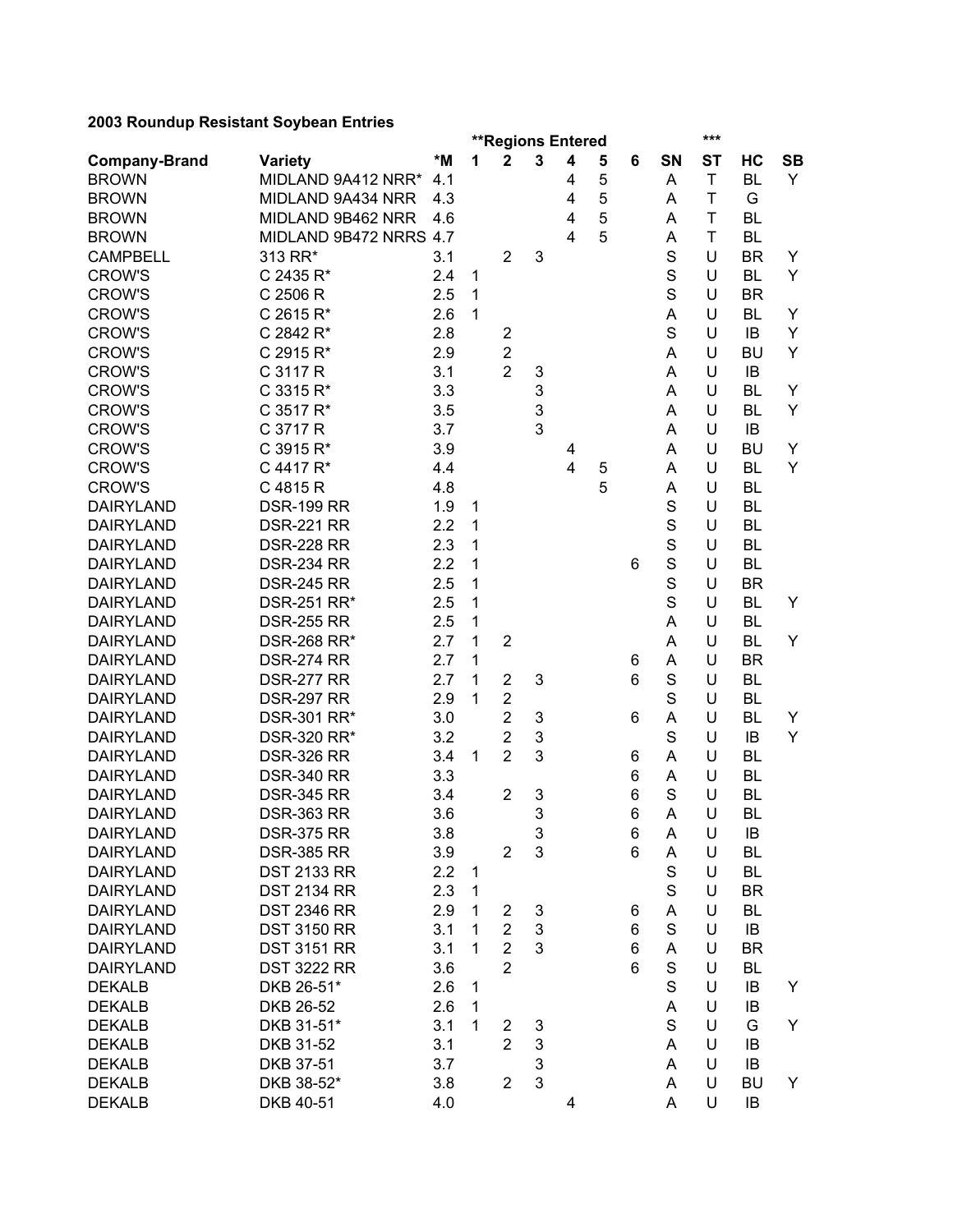|                              |                    |     |                |                         | <b>**Regions Entered</b> |                         |   |   |             | ***       |           |           |
|------------------------------|--------------------|-----|----------------|-------------------------|--------------------------|-------------------------|---|---|-------------|-----------|-----------|-----------|
| <b>Company-Brand</b>         | <b>Variety</b>     | *M  | 1              | $\overline{\mathbf{2}}$ | $\mathbf{3}$             | $\overline{\mathbf{4}}$ | 5 | 6 | SN          | <b>ST</b> | НC        | <b>SB</b> |
| <b>DEKALB</b>                | DKB 44-51*         | 4.4 |                |                         |                          | 4                       | 5 |   | A           | U         | IB        | Y         |
| <b>DEKALB</b>                | DKB 46-51*         | 4.6 |                |                         |                          | 4                       | 5 |   | Α           | U         | BL        | Y         |
| <b>DELTA &amp; PINE LAND</b> | DP 3861 RR         | 3.8 |                |                         |                          |                         | 5 |   | R           | U         | IB        |           |
| <b>DELTA &amp; PINE LAND</b> | DP 4331 RR         | 4.3 |                |                         |                          |                         | 5 |   | R           | U         | <b>BL</b> |           |
| <b>DELTA &amp; PINE LAND</b> | DP 4690 RR*        | 4.7 |                |                         |                          |                         | 5 |   | $\mathbf S$ | U         | <b>BL</b> | Y         |
| <b>DELTA &amp; PINE LAND</b> | DP 4724 RR         | 4.7 |                |                         |                          |                         | 5 |   | R           | U         | <b>BL</b> |           |
| <b>DELTA &amp; PINE LAND</b> | DP 4933 RR         | 4.9 |                |                         |                          |                         | 5 |   | R           | U         | BU        |           |
| <b>DELTA &amp; PINE LAND</b> | <b>DPX 3940 RR</b> | 3.9 |                |                         |                          |                         | 5 |   | R           | U         | <b>BL</b> |           |
| <b>DELTA &amp; PINE LAND</b> | <b>DPX 4446 RR</b> | 4.4 |                |                         |                          |                         | 5 |   | S           | U         | <b>BL</b> |           |
| <b>DELTA KING</b>            | 3961 RR            | 3.9 |                |                         |                          | 4                       | 5 |   | A           | T         | <b>BL</b> |           |
| <b>DELTA KING</b>            | 3968 RR            | 3.9 |                |                         |                          | 4                       | 5 |   | A           | T         | <b>BU</b> |           |
| <b>DELTA KING</b>            | 4461 RR            | 4.6 |                |                         |                          | 4                       | 5 |   | A           | T         | <b>BL</b> |           |
| <b>DELTA KING</b>            | 4763 RR            | 4.7 |                |                         |                          | $\overline{4}$          | 5 |   | A           | T         | <b>BL</b> |           |
| <b>DELTA KING</b>            | 4868 RR            | 4.8 |                |                         |                          | 4                       | 5 |   | A           | T         | <b>BL</b> |           |
| <b>DELTA KING</b>            | 4967 RR            | 4.9 |                |                         |                          | $\overline{4}$          | 5 |   | Α           | T         | <b>BL</b> |           |
| <b>DELTA KING</b>            | 5366 RR            | 5.3 |                |                         |                          |                         | 5 |   | Α           | T         | IB        |           |
|                              |                    |     |                |                         |                          |                         |   |   |             | T         | <b>BR</b> |           |
| <b>DELTA KING</b>            | 5465 RR            | 5.4 |                |                         |                          |                         | 5 |   | Α           | T         |           |           |
| <b>DELTA KING</b>            | <b>XTJ 439</b>     | 3.9 |                |                         |                          | 4                       | 5 |   | A           |           | BL        |           |
| <b>DELTA KING</b>            | <b>XTJ 446</b>     | 4.6 |                |                         |                          | 4                       | 5 |   | C           | T         | <b>BL</b> |           |
| <b>DELTA KING</b>            | <b>XTJ 447</b>     | 4.7 |                |                         |                          | 4                       | 5 |   | A           | T         | <b>BL</b> |           |
| <b>DELTA KING</b>            | <b>XTJ 448</b>     | 4.8 |                |                         |                          | 4                       | 5 |   | C           | T         | <b>BL</b> |           |
| <b>DELTA KING</b>            | <b>XTJ 452</b>     | 5.2 |                |                         |                          |                         | 5 |   | A           | T         | <b>BU</b> |           |
| <b>DERAEDT</b>               | 2120 RR*           | 2.1 | 1              |                         |                          |                         |   |   | Α           | U         | <b>BL</b> | Y         |
| <b>DERAEDT</b>               | 2121 RR*           | 2.2 | 1              |                         |                          |                         |   |   | А           | U         | <b>BL</b> | Y         |
| <b>DERAEDT</b>               | 2701 RR*           | 2.7 | 1              |                         |                          |                         |   |   | $\mathbf S$ | U         | IB        | Υ         |
| <b>DERAEDT</b>               | 2733 NRR*          | 2.7 | 1              |                         |                          |                         |   |   | A           | U         | IB        | Y         |
| <b>DIENER</b>                | D 2911 CR*         | 2.9 |                | $\overline{2}$          | 3                        |                         |   | 6 | Α           | T         | IB        | Y         |
| <b>DIENER</b>                | D 3211 CR*         | 3.2 |                | $\overline{2}$          | 3                        |                         |   | 6 | A           | T         | IB        | Y         |
| <b>DIENER</b>                | D 3668 CR          | 3.6 |                |                         |                          | 4                       |   |   | A           | T         | IB        |           |
| <b>DIENER</b>                | D 4545 CR          | 4.5 |                |                         |                          | 4                       |   |   | A           | T         | <b>BL</b> |           |
| <b>EXCEL</b>                 | 8193 RR            | 1.9 | 1              |                         |                          |                         |   |   | S           | U         | <b>BL</b> |           |
| <b>EXCEL</b>                 | 8226 RR            | 2.2 | 1              |                         |                          |                         |   |   | $\mathbf S$ | U         | <b>BL</b> |           |
| <b>EXCEL</b>                 | 8227 RR            | 2.2 | 1              |                         |                          |                         |   |   | $\mathbf S$ | U         | <b>BL</b> |           |
| <b>EXCEL</b>                 | 8236 NRR           | 2.3 | 1              |                         |                          |                         |   |   | A           | U         | <b>BL</b> |           |
| <b>EXCEL</b>                 | 8237 RR            | 2.3 | $\mathbf{1}$   |                         |                          |                         |   |   | $\mathbf S$ | U         | <b>BR</b> |           |
| <b>EXCEL</b>                 | 8258 RR            | 2.5 | $\overline{1}$ | 2                       |                          |                         |   |   | $\mathbf S$ | U         | <b>BR</b> |           |
| <b>EXCEL</b>                 | 8296 NRR           | 2.9 |                | $\overline{2}$          |                          |                         |   |   | A           | U         | <b>BL</b> |           |
| <b>EXCEL</b>                 | <b>8297 NNRR</b>   | 2.9 |                | $\overline{c}$          |                          |                         |   |   | Α           | U         | <b>BL</b> |           |
| <b>EXCEL</b>                 | 8313 NRR*          | 2.9 |                | $\overline{2}$          | 3                        |                         |   | 6 | Α           | U         | BR        | Y         |
| <b>EXCEL</b>                 | 8315 RR            | 3.1 |                | $\overline{2}$          |                          |                         |   |   | $\mathbf S$ | U         | BL        |           |
| <b>EXCEL</b>                 | 8316 RR            | 3.1 |                | $\overline{\mathbf{c}}$ |                          |                         |   |   | S           | U         | IB        |           |
| <b>EXCEL</b>                 | <b>8332 NNRR</b>   | 3.3 |                | $\overline{2}$          | 3                        |                         |   |   | Α           | U         | BL        |           |
| <b>EXCEL</b>                 | 8334 NRR*          | 3.4 |                |                         | 3                        | 4                       |   |   | A           | U         | BL        | Y         |
| <b>EXCEL</b>                 | 8341 NRR*          | 3.4 |                |                         |                          | $\overline{\mathbf{4}}$ |   | 6 | A           | U         | <b>BL</b> | Y         |
| <b>EXCEL</b>                 | <b>8342 NNRR</b>   | 3.4 |                |                         | 3                        | $\overline{\mathbf{4}}$ |   |   | Α           | U         | <b>BL</b> |           |
|                              |                    |     |                | $\overline{2}$          | 3                        |                         |   |   | S           | U         |           |           |
| <b>EXCEL</b>                 | 8359 RR            | 3.4 |                |                         |                          |                         |   |   |             |           | <b>BL</b> |           |
| <b>EXCEL</b>                 | 8362 NRR           | 3.6 |                |                         | 3                        |                         |   |   | Α           | U         | BL        |           |
| <b>EXCEL</b>                 | 8363 NRR           | 3.6 |                |                         | 3                        |                         |   |   | S           | U         | IB        |           |
| <b>EXCEL</b>                 | 8364 RR            | 3.6 |                |                         | 3                        |                         |   |   | S           | U         | BL        |           |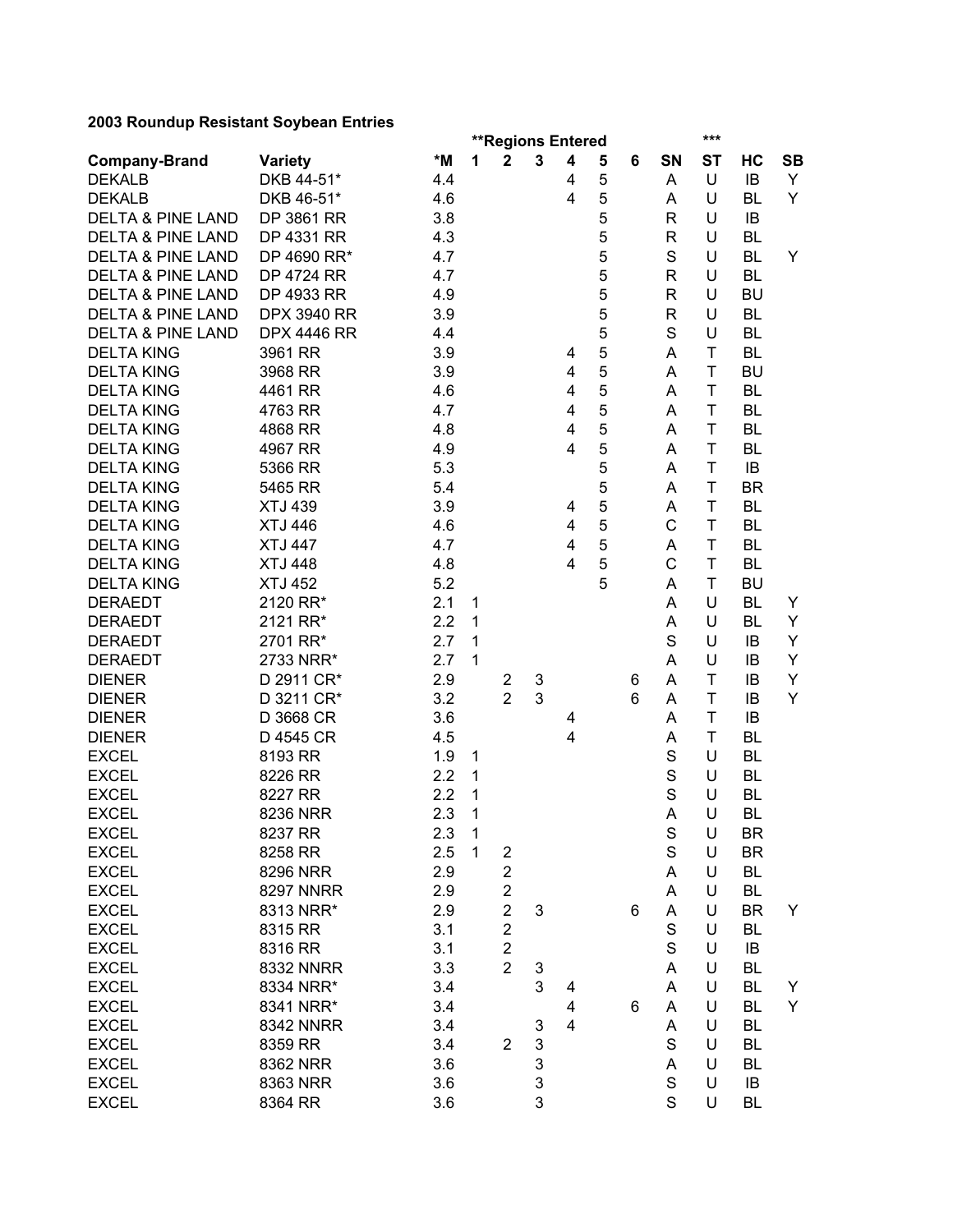|                      |                 |               |              | <b>**Regions Entered</b> |                           |                         |   |   |             | ***       |           |           |
|----------------------|-----------------|---------------|--------------|--------------------------|---------------------------|-------------------------|---|---|-------------|-----------|-----------|-----------|
| <b>Company-Brand</b> | <b>Variety</b>  | *M            | 1            | $\mathbf 2$              | 3                         | $\overline{\mathbf{4}}$ | 5 | 6 | SN          | <b>ST</b> | HC        | <b>SB</b> |
| <b>EXCEL</b>         | 8375 RR         | 3.7           |              |                          | 3                         |                         |   |   | $\mathbf S$ | U         | <b>BL</b> |           |
| <b>EXCEL</b>         | 8378 NRR        | 3.7           |              |                          |                           | 4                       |   |   | A           | U         | IB        |           |
| <b>EXCEL</b>         | 8384 NRR*       | 3.8           |              |                          | 3                         | 4                       |   |   | A           | U         | IB        | Y         |
| <b>EXCEL</b>         | 8393 NRR        | 3.9           |              |                          | 3                         | $\overline{\mathbf{4}}$ |   | 6 | A           | U         | <b>BL</b> |           |
| <b>EXCEL</b>         | 8411 NRR        | 4.1           |              |                          | 3                         | $\overline{\mathbf{4}}$ | 5 |   | A           | U         | <b>BU</b> |           |
| <b>EXCEL</b>         | 8416 NRR        | 3.9           |              |                          | 3                         | $\overline{\mathbf{4}}$ |   | 6 | A           | U         | <b>BL</b> |           |
| <b>EXCEL</b>         | <b>8427 NRR</b> | 4.0           |              |                          | 3                         | $\overline{\mathbf{4}}$ |   | 6 | Α           | U         | <b>BL</b> |           |
| <b>EXCEL</b>         | 8448 NRR        | 4.4           |              |                          |                           |                         | 5 | 6 | Α           | U         | <b>BL</b> |           |
| <b>EXCEL</b>         | 8499 NRR        | 4.9           |              |                          |                           | 4                       |   |   | A           | U         | <b>BL</b> |           |
| <b>EXCEL</b>         | 8520 RR         | 5.2           |              |                          |                           |                         | 5 |   | A           | U         | IB        |           |
| <b>EXCEL</b>         | 8528 NRR        | 5.2           |              |                          |                           |                         | 5 |   | A           | U         | <b>BU</b> |           |
| <b>FONTANELLE</b>    | 8062 RR*        | 2.6           | 1            |                          |                           |                         |   |   | S           | U         | <b>BR</b> | Y         |
| <b>FONTANELLE</b>    | 8153 RR*        | 2.5           | 1            |                          |                           |                         |   |   | S           | U         | BL        | Y         |
| <b>FONTANELLE</b>    | 8182 RR*        | 2.8           |              | $\overline{\mathbf{c}}$  |                           |                         |   |   | $\mathbf S$ | U         | IB        | Y         |
| <b>FONTANELLE</b>    | 9011 RR*        | 3.1           |              | $\overline{c}$           |                           |                         |   |   | $\mathbf S$ | U         | <b>BR</b> | Y         |
| <b>FS HISOY</b>      | HS 2725*        | 2.7           | 1            | $\overline{2}$           |                           |                         |   |   | S           | U         | IB        | Υ         |
|                      |                 | 2.8           |              |                          |                           |                         |   |   | S           | U         | G         | Y         |
| <b>FS HISOY</b>      | HS 2815*        |               | 1            |                          |                           |                         |   |   |             |           |           |           |
| <b>FS HISOY</b>      | <b>HS 2826</b>  | 2.8           | 1            | $\mathbf 2$              |                           |                         |   |   | A           | U         | IB        |           |
| <b>FS HISOY</b>      | HS 2906*        | 2.9           |              | $\overline{2}$           |                           |                         |   |   | Α           | U         | <b>BU</b> | Y         |
| <b>FS HISOY</b>      | <b>HS 3226</b>  | 3.2           |              | $\overline{2}$           | 3                         |                         |   |   | A           | U         | IB        |           |
| <b>FS HISOY</b>      | HS 3306*        | 3.3           |              | $\overline{2}$           | 3                         |                         |   |   | A           | U         | <b>BL</b> | Y         |
| <b>FS HISOY</b>      | <b>HS 3428</b>  | 3.4           |              | $\overline{2}$           | 3                         |                         |   |   | Α           | U         | <b>BU</b> |           |
| <b>FS HISOY</b>      | <b>HS 3616</b>  | 3.7           |              |                          | 3                         | 4                       |   |   | S           | U         | <b>BL</b> |           |
| <b>FS HISOY</b>      | HS 3706*        | 3.7           |              |                          | 3                         | $\overline{\mathbf{4}}$ |   |   | A           | U         | G         | Y         |
| <b>FS HISOY</b>      | <b>HS 3726</b>  | 3.7           |              |                          | 3                         | $\overline{\mathbf{4}}$ |   |   | A           | U         | IB        |           |
| <b>FS HISOY</b>      | HS 3916*        | 3.8           |              |                          | 3                         | $\overline{\mathbf{4}}$ |   |   | Α           | U         | BU        | Y         |
| <b>FS HISOY</b>      | <b>HS 4028</b>  | 4.0           |              |                          |                           | 4                       |   |   | Α           | U         | <b>BL</b> |           |
| <b>FS HISOY</b>      | <b>HS 4228</b>  | 4.2           |              |                          |                           | 4                       |   |   | A           | U         | <b>BL</b> |           |
| <b>FS HISOY</b>      | <b>HS 4316</b>  | 4.3           |              |                          |                           | 4                       |   |   | A           | U         | <b>BL</b> |           |
| <b>FS HISOY</b>      | HS 4516*        | 4.5           |              |                          |                           | 4                       | 5 |   | A           | U         | BL        | Y         |
| <b>FS HISOY</b>      | <b>HS 4826</b>  | 4.8           |              |                          |                           | $\overline{4}$          | 5 |   | A           | U         | <b>BL</b> |           |
| <b>FS HISOY</b>      | <b>HS 5426</b>  | 5.4           |              |                          |                           |                         | 5 |   | A           | U         | <b>BU</b> |           |
| <b>FS HISOY</b>      | RT 4895*        | 4.8           |              |                          |                           |                         | 5 |   | A           | U         | BL        | Y         |
| <b>FS HISOY</b>      | X 2635          | 2.6           | 1            |                          |                           |                         |   |   | S           | U         | <b>BR</b> |           |
| <b>FS HISOY</b>      | X 2736          | $2.7 \quad 1$ |              | $\overline{\mathbf{c}}$  |                           |                         |   |   | A           | U         | BL        |           |
| <b>FS HISOY</b>      | X 3035          | 3.0           | $\mathbf{1}$ | $\overline{\mathbf{c}}$  |                           |                         |   |   | $\mathbf S$ | U         | BL        |           |
| <b>FS HISOY</b>      | X 3135          | 3.1           |              | $\overline{\mathbf{c}}$  | 3                         |                         |   |   | $\mathbf S$ | U         | <b>BL</b> |           |
| <b>FS HISOY</b>      | X 3236          | 3.2           |              | $\overline{2}$           | 3                         |                         |   |   | Α           | U         | IB        |           |
| <b>FS HISOY</b>      | X 3535          | 3.5           |              | $\overline{2}$           | $\ensuremath{\mathsf{3}}$ |                         |   |   | $\mathbf S$ | U         | BL        |           |
| <b>FS HISOY</b>      | X 3536          | 3.5           |              | $\overline{2}$           | 3                         |                         |   |   | A           | U         | BL        |           |
| <b>FS HISOY</b>      | X 3936          | 3.9           |              |                          | 3                         | 4                       |   |   | A           | U         | BL        |           |
| <b>FS HISOY</b>      | X4436           | 4.4           |              |                          |                           | 4                       | 5 |   | Α           | U         | BL        |           |
| <b>FS HISOY</b>      | X4536           | 4.5           |              |                          |                           | $\overline{\mathbf{4}}$ | 5 |   | B           | U         | BL        |           |
| <b>FS HISOY</b>      | X4736           | 4.7           |              |                          |                           | $\overline{4}$          | 5 |   | A           | Τ         | BL        |           |
| <b>FS HISOY</b>      | X 5036          | 5.0           |              |                          |                           |                         | 5 |   | A           | U         | BL        |           |
| <b>GARST</b>         | 2332 RR         | 2.3           | 1            |                          |                           |                         |   |   | S           | Τ         | M         |           |
| <b>GARST</b>         | 2603 RR*        | 2.6           | 1            |                          |                           |                         |   |   | S           | Τ         | <b>BL</b> | Y         |
|                      |                 |               |              |                          |                           |                         |   |   | $\mathbf S$ | T         | <b>BL</b> | Y         |
| <b>GARST</b>         | 2677 RR*        | 2.6           | 1            |                          |                           |                         |   |   |             |           |           |           |
| <b>GARST</b>         | 2812 RR/N*      | 2.8           | 1            | $\overline{\mathbf{c}}$  |                           |                         |   |   | A           | T         | BL        | Y         |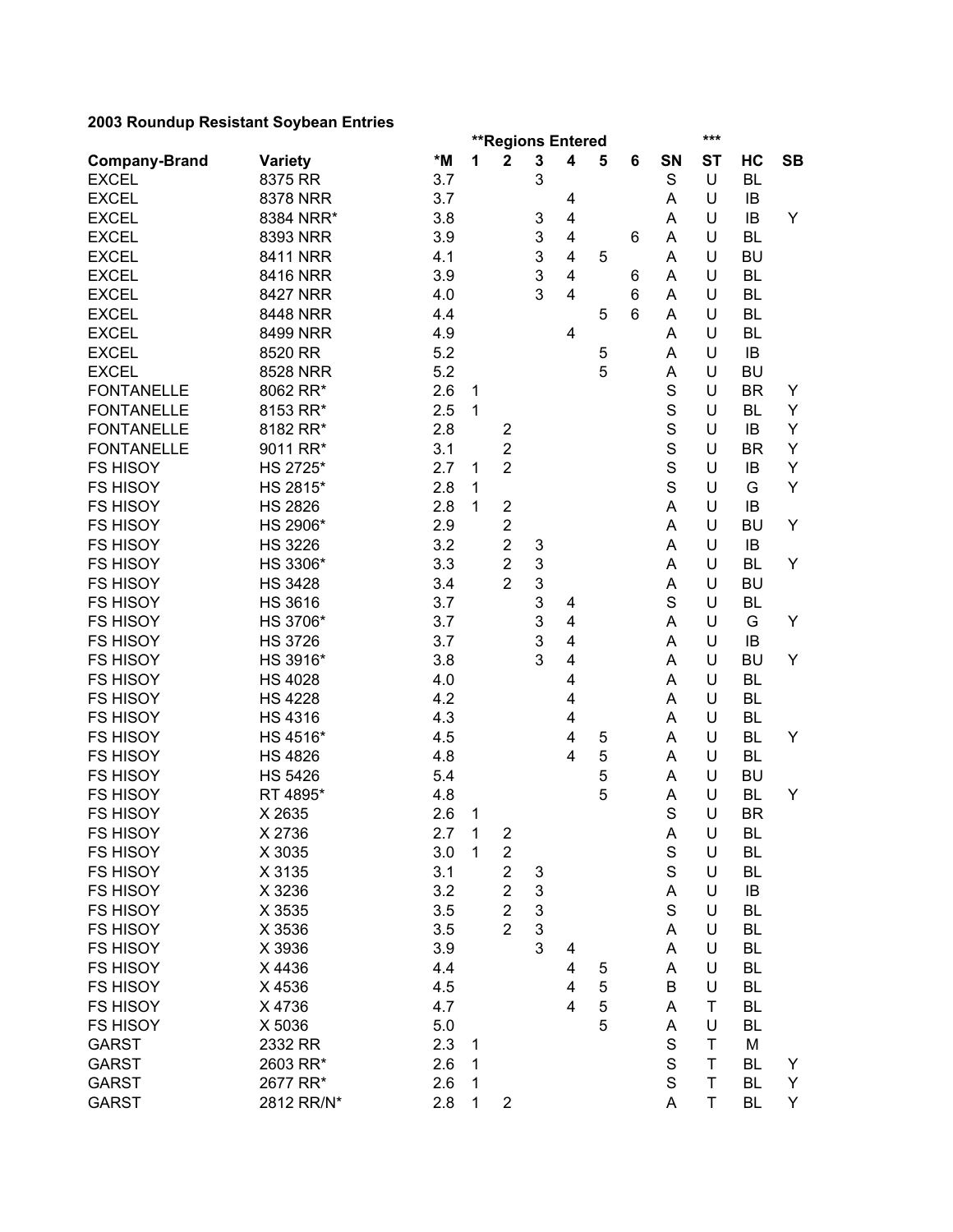|                       |                        |     |              | <b>**Regions Entered</b> |   |                         |   |   |             | ***       |           |           |
|-----------------------|------------------------|-----|--------------|--------------------------|---|-------------------------|---|---|-------------|-----------|-----------|-----------|
| <b>Company-Brand</b>  | <b>Variety</b>         | *M  | 1            | $\mathbf 2$              | 3 | 4                       | 5 | 6 | SN          | <b>ST</b> | HC        | <b>SB</b> |
| <b>GARST</b>          | 2903 RR                | 2.9 | 1            | $\overline{\mathbf{c}}$  |   |                         |   |   | $\mathbf S$ | U         | <b>BL</b> |           |
| <b>GARST</b>          | 3135 RR*               | 3.1 |              | $\overline{2}$           |   |                         |   |   | S           | T         | <b>BR</b> | Y         |
| <b>GARST</b>          | 3212 RR/N              | 3.2 |              | $\overline{2}$           |   |                         |   |   | Α           | T         | <b>BL</b> |           |
| <b>GARST</b>          | 3712 RR/N              | 3.7 |              |                          | 3 |                         |   |   | A           | T         | <b>BL</b> |           |
| <b>GARST</b>          | 4112 RR/N              | 4.1 |              |                          | 3 | 4                       | 5 |   | Α           | U         | <b>BL</b> |           |
| <b>GARST</b>          | 4312 RR/N*             | 4.3 |              |                          | 3 | $\overline{\mathbf{4}}$ | 5 |   | A           | Τ         | <b>BL</b> | Y         |
| <b>GARST</b>          | 4512 RR/N              | 4.5 |              |                          |   | 4                       | 5 |   | Α           | U         | <b>BL</b> |           |
| <b>GARST</b>          | D 484 RR/N             | 4.8 |              |                          |   | 4                       | 5 |   | Α           | U         | <b>BL</b> |           |
| <b>GATEWAY</b>        | 3R393                  | 3.9 |              |                          |   | 4                       |   |   | Α           | U         | <b>BL</b> |           |
| <b>GATEWAY</b>        | 4R445                  | 4.4 |              |                          |   | 4                       |   |   | A           | U         | <b>BL</b> |           |
| <b>GATEWAY</b>        | 4R485                  | 4.8 |              |                          |   |                         | 5 |   | A           | U         | <b>BL</b> |           |
| <b>GATEWAY</b>        | 5R500                  | 5.0 |              |                          |   |                         | 5 |   | S           | U         | <b>BU</b> |           |
| <b>GMA</b>            | SVI 2239 SCNRR         | 2.2 | 1            |                          |   |                         |   |   | AC          | U         | IB        |           |
| <b>GMA</b>            | SVI 2241 SCNRR         | 2.2 | 1            |                          |   |                         |   |   | AC          | U         | IB        |           |
| <b>GMA</b>            | SVI 2323 SCNRR         | 2.3 | 1            |                          |   |                         |   |   | AC          | U         | IB        |           |
| <b>GMA</b>            | SVI 2326 SCNRR         | 2.3 | 1            |                          |   |                         |   |   | <b>AC</b>   | U         | IB        |           |
| <b>GMA</b>            | SVI 2327 SCNRR         | 2.3 | 1            |                          |   |                         |   |   | <b>AC</b>   | U         | IB        |           |
| <b>GMA</b>            | SVI 2329 SCNRR         | 2.3 | 1            |                          |   |                         |   |   | <b>AC</b>   | U         | IB        |           |
| <b>GMA</b>            | SVI 2331 SCNRR         | 2.3 | 1            |                          |   |                         |   |   | AC          | U         | IB        |           |
| <b>GMA</b>            | SVI 2433 SCNRR         | 2.4 | 1            |                          |   |                         |   |   | <b>AC</b>   | U         | IB        |           |
| <b>GMA</b>            | SVI 2435 SCNRR         | 2.4 | 1            |                          |   |                         |   |   | <b>AC</b>   | U         | IB        |           |
| <b>GMA</b>            | SVI 2440 SCNRR         | 2.4 | 1            |                          |   |                         |   |   | AC          | U         | IB        |           |
| <b>GMA</b>            | SVI 2445 SCNRR         | 2.4 | 1            |                          |   |                         |   |   | AC          | U         | IB        |           |
| <b>GMA</b>            | SVI 2552 SCNRR         | 2.5 | 1            |                          |   |                         |   |   | <b>AC</b>   | U         | IB        |           |
| <b>GMA</b>            | SVI 2554 SCNRR         | 2.5 | 1            |                          |   |                         |   |   | <b>AC</b>   | U         | IB        |           |
| <b>GMA</b>            | SVI 2627 SCNRR         | 2.6 | 1            |                          |   |                         |   |   | <b>AC</b>   | U         | IB        |           |
| <b>GMA</b>            | SVI 2628 SCNRR         | 2.6 | 1            |                          |   |                         |   |   | AC          | U         | IB        |           |
| <b>GMA</b>            | SVI 2629 SCNRR         | 2.6 | 1            |                          |   |                         |   |   | AC          | U         | IB        |           |
| <b>GMA</b>            | SVI 2778 SCNRR         | 2.7 | 1            |                          |   |                         |   |   | AC          | U         | IB        |           |
| <b>GMA</b>            | SVI 2779 SCNRR         | 2.7 | 1            |                          |   |                         |   |   | AC          | U         | IB        |           |
| <b>GMA</b>            | <b>SVI 2862</b>        | 2.8 | 1            |                          |   |                         |   |   | S           | U         | <b>BL</b> |           |
| <b>GMA</b>            | SVI 2958 SCNRR         | 2.9 |              | $\overline{\mathbf{c}}$  |   |                         |   |   | AC          | U         | IB        |           |
| <b>GMA</b>            | SVI 3047 SCNRR         | 3.0 | 1            | $\overline{\mathbf{c}}$  |   |                         |   |   | <b>AC</b>   | U         | IB        |           |
| <b>GMA</b>            | <b>SVI 3139</b>        | 3.1 |              | $\overline{2}$           |   |                         |   |   | $\mathbf S$ | U         | <b>BL</b> |           |
| <b>GMA</b>            | <b>SVI 3267</b>        | 3.2 |              | $\overline{2}$           |   |                         |   |   | $\mathsf S$ | $\sf U$   | BL        |           |
| <b>GMA</b>            | SVI 3452 SCNRR         | 3.4 |              |                          | 3 |                         |   |   | AC          | U         | IB        |           |
| <b>GMA</b>            | <b>SVI 58091 SCNRR</b> | 2.5 | $\mathbf{1}$ |                          |   |                         |   |   | AC          | U         | IB        |           |
| <b>GOLDEN HARVEST</b> | H 2453 RR*             | 2.4 | 1            | $\overline{2}$           |   |                         |   |   | S           | U         | IB        | Y         |
| <b>GOLDEN HARVEST</b> | H 2811 RR              | 2.8 |              | $\overline{2}$           | 3 |                         |   |   | S           | U         | IB        |           |
| <b>GOLDEN HARVEST</b> | H 2824 RR*             | 2.8 | 1            | $\overline{2}$           | 3 |                         |   | 6 | A           | U         | <b>BU</b> | Y         |
| <b>GOLDEN HARVEST</b> | H 2918 RR              | 2.9 |              |                          | 3 |                         |   |   | Α           | U         | IB        |           |
| <b>GOLDEN HARVEST</b> | H 2929 RR              | 2.9 | 1            |                          |   |                         |   |   | $\mathbf S$ | U         | IB        |           |
| <b>GOLDEN HARVEST</b> | H 3135 RR*             | 3.1 | 1            | 2                        | 3 |                         |   | 6 | S           | U         | <b>BR</b> | Y         |
| <b>GOLDEN HARVEST</b> | H 3281 RR              | 3.2 |              | $\overline{2}$           | 3 |                         |   |   | A           | U         | <b>BU</b> |           |
| <b>GOLDEN HARVEST</b> | H 3383 RR*             | 3.3 |              | $\overline{2}$           | 3 |                         |   | 6 | A           | U         | <b>BL</b> | Y         |
| <b>GOLDEN HARVEST</b> | H 3631 RR              | 3.7 |              |                          | 3 |                         |   |   | A           | Τ         | <b>BL</b> |           |
| <b>GOLDEN HARVEST</b> | H 3643 RR              | 3.6 |              |                          | 3 |                         |   |   | A           | U         | IB        |           |
| <b>GOLDEN HARVEST</b> | H 3945 RR*             | 3.9 |              | $\overline{2}$           | 3 | 4                       |   | 6 | A           | U         | <b>BU</b> | Y         |
| <b>GOLDEN HARVEST</b> | H 3960 RR              | 3.9 |              |                          |   | 4                       |   |   | A           | U         | BL        |           |
|                       |                        |     |              |                          |   |                         |   |   |             |           |           |           |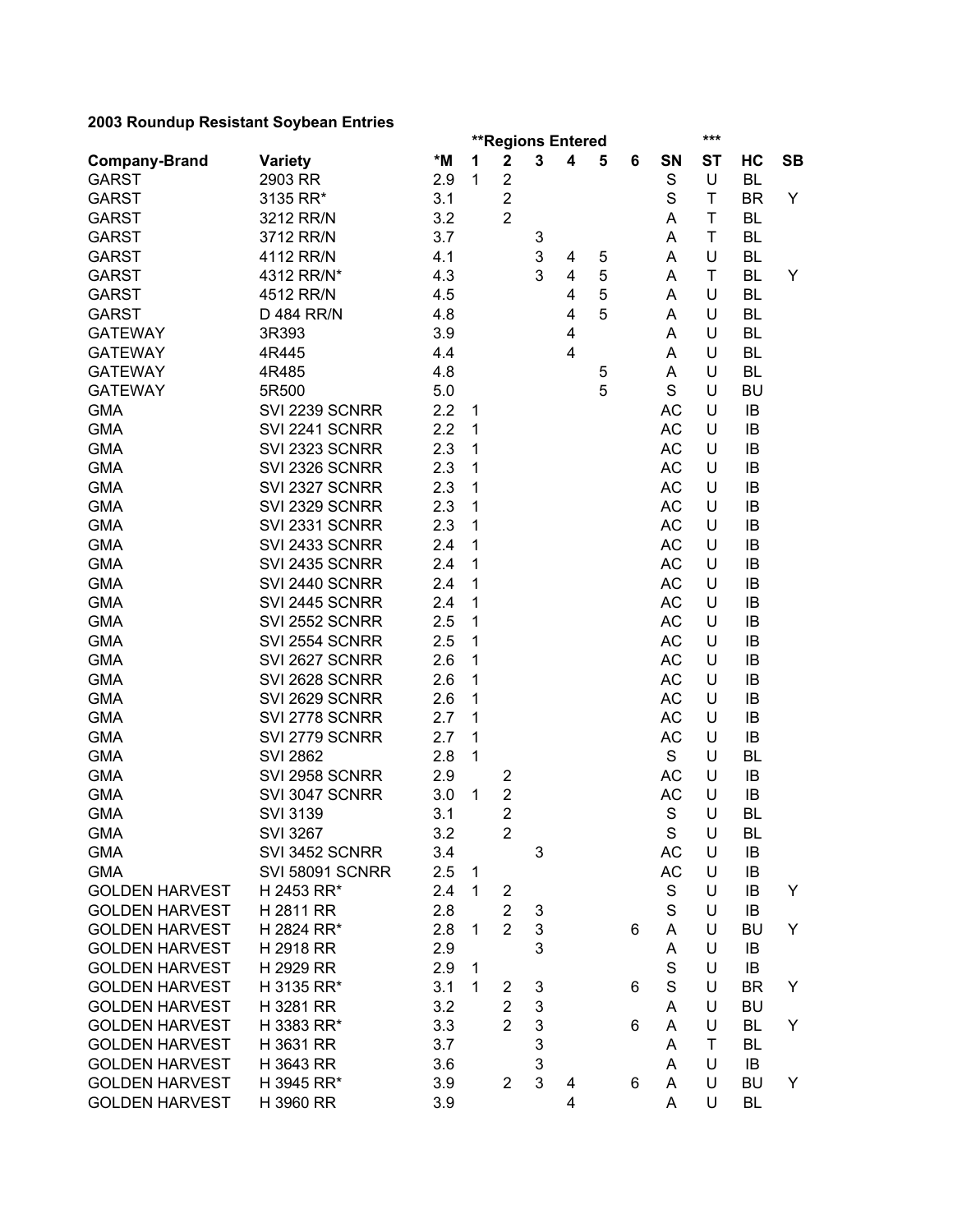|                       |                     |     |              |                         | <b>**Regions Entered</b> |   |   |   |    | ***       |           |           |
|-----------------------|---------------------|-----|--------------|-------------------------|--------------------------|---|---|---|----|-----------|-----------|-----------|
| <b>Company-Brand</b>  | <b>Variety</b>      | *M  | 1            | $\mathbf 2$             | $\mathbf 3$              | 4 | 5 | 6 | SN | <b>ST</b> | НC        | <b>SB</b> |
| <b>GOLDEN HARVEST</b> | H 3983 RR           | 3.9 |              |                         | 3                        |   |   |   | S  | U         | <b>BL</b> |           |
| <b>GOLDEN HARVEST</b> | H 4368 RR           | 4.3 |              |                         |                          | 4 |   |   | A  | U         | <b>BL</b> |           |
| <b>GOLDEN HARVEST</b> | H 4534 RR           | 4.5 |              |                         |                          | 4 |   |   | Α  | U         | <b>BL</b> |           |
| <b>GOLDEN HARVEST</b> | <b>H4772 RR</b>     | 4.7 |              |                         |                          | 4 |   |   | Α  | U         | <b>BL</b> |           |
| <b>GOLDEN HARVEST</b> | H 4850 RR           | 4.8 |              |                         |                          | 4 |   |   | Α  | U         | <b>BL</b> |           |
| <b>GOLDEN HARVEST</b> | X 22531 RR          | 2.5 | $\mathbf{1}$ |                         |                          |   |   |   | S  | U         | IB        |           |
| <b>GOLDEN HARVEST</b> | X 32448 RR          | 2.4 | 1            |                         |                          |   |   |   | Α  | U         | <b>BL</b> |           |
| <b>GOLDEN HARVEST</b> | X 32627 RR          | 2.6 | 1            |                         |                          |   |   |   | S  | U         | <b>BR</b> |           |
| <b>GOLDEN HARVEST</b> | X 33003 RR          | 3.0 | 1            |                         |                          |   |   |   | S  | U         | <b>BL</b> |           |
| <b>GOLDEN HARVEST</b> | X 33588 RR          | 3.5 |              |                         | 3                        |   |   |   | S  | U         | <b>BL</b> |           |
| <b>GOLDEN HARVEST</b> | X 33657 RR          | 3.6 |              |                         | 3                        | 4 |   |   | D  | U         | <b>BU</b> |           |
| <b>GOLDEN HARVEST</b> | X 34024 RR          | 4.0 |              |                         |                          | 4 |   |   | A  | U         | <b>BL</b> |           |
| <b>GREAT HEART</b>    | GT-318 CRR*         | 3.1 |              | $\mathbf{2}$            | 3                        |   |   | 6 | A  | U         | <b>BL</b> | Y         |
| <b>GREAT HEART</b>    | GT-360 CRR*         | 3.6 |              | $\overline{2}$          | 3                        | 4 | 5 | 6 | A  | U         | IB        | Y         |
| <b>GREAT HEART</b>    | <b>GT-382 CRR</b>   | 3.8 |              |                         | 3                        |   |   | 6 | A  | U         | <b>BL</b> |           |
| <b>GREAT HEART</b>    | GT-434 CRR*         | 4.3 |              |                         |                          | 4 | 5 |   | A  | U         | <b>BL</b> | Y         |
| <b>GREAT LAKES</b>    | GL 2301 RR          | 2.3 | $\mathbf{1}$ |                         |                          |   |   |   | S  | U         | IB        |           |
| <b>GREAT LAKES</b>    | GL 2419 RR          | 2.4 | $\mathbf{1}$ |                         |                          |   |   |   | A  | U         | <b>BU</b> |           |
| <b>GREAT LAKES</b>    | GL 2704 RR*         | 2.7 |              | $\overline{\mathbf{c}}$ |                          |   |   |   | S  | U         | <b>BL</b> | Y         |
| <b>GREAT LAKES</b>    | <b>GL 2819 RR</b>   | 2.8 |              | $\overline{2}$          |                          |   |   |   | A  | U         | IB        |           |
| <b>GREAT LAKES</b>    | GL 2919 RR*         | 2.9 |              | $\overline{2}$          |                          |   |   |   | A  | T         | <b>BL</b> | Y         |
| <b>GREAT LAKES</b>    | GL 3007 RR*         | 3.0 |              | $\overline{2}$          |                          |   |   |   | S  | U         | <b>BR</b> | Y         |
| <b>GREAT LAKES</b>    | GL 3209 RR*         | 3.2 |              |                         | 3                        |   |   |   | A  | U         | IB        | Y         |
| <b>GREAT LAKES</b>    | GL 3409 RR          | 3.4 |              | $\overline{2}$          |                          |   |   |   | Α  | U         | <b>BL</b> |           |
| <b>GREAT LAKES</b>    | GL 3619 RR*         | 3.6 |              |                         | 3                        |   |   |   | A  | T         | IB        | Y         |
| <b>GREAT LAKES</b>    | GL 3819 RR          | 3.8 |              |                         | 3                        |   |   |   | Α  | U         | <b>BU</b> |           |
| <b>GREAT LAKES</b>    | GL 4009 RR          | 4.0 |              |                         |                          | 4 |   |   | A  | T         | <b>BL</b> |           |
| <b>HELENA</b>         | <b>HS 3574 RR/N</b> | 3.5 |              |                         | 3                        |   |   |   | A  | U         | <b>BL</b> |           |
| <b>HELENA</b>         | <b>HS 3612 RR/N</b> | 3.7 |              |                         | 3                        |   |   |   | A  | U         | <b>BL</b> |           |
| <b>HELENA</b>         | <b>HS 3773 RR/N</b> | 3.7 |              |                         | 3                        | 4 |   |   | A  | U         | IB        |           |
| <b>HELENA</b>         | <b>HS 3974 RR/N</b> | 3.9 |              |                         | 3                        | 4 |   |   | A  | U         | <b>BL</b> |           |
| <b>HELENA</b>         | <b>HS 4273 RR/N</b> | 4.2 |              |                         | 3                        | 4 |   |   | A  | U         | <b>BL</b> |           |
| <b>HENKEL</b>         | SS 6401             | 2.6 | 1            |                         |                          |   |   |   | A  | U         | <b>BL</b> |           |
| <b>HENKEL</b>         | SS 8201             | 2.8 | $\mathbf{1}$ |                         |                          |   |   |   | A  | U         | <b>BL</b> |           |
| <b>HOBLIT</b>         | HB 283 RR*          | 2.8 |              |                         | 3                        |   |   |   | S  | U         | <b>BL</b> | Y         |
| <b>HOBLIT</b>         | <b>HB 293 NRR*</b>  | 2.9 |              |                         | 3                        |   |   |   | Α  | U         | BU        | Y         |
| <b>HOBLIT</b>         | <b>HB 323 NRR</b>   | 3.2 |              |                         | 3                        |   |   |   | A  | U         | IB        |           |
| <b>HOBLIT</b>         | <b>HB 364 NRR</b>   | 3.6 |              |                         | 3                        |   |   |   | A  | U         | BL        |           |
| <b>HOBLIT</b>         | <b>HB 376 NRR</b>   | 3.7 |              |                         | 3                        |   |   |   | Α  | U         | IB        |           |
| <b>HOBLIT</b>         | HB 397 RR*          | 3.9 |              |                         |                          | 4 |   |   | S  | U         | <b>BL</b> | Y         |
| <b>HOBLIT</b>         | <b>HB 421 NRR</b>   | 4.2 |              |                         |                          | 4 |   |   | A  | U         | Y         |           |
| <b>HOFFMAN</b>        | H 3372 CR           | 3.7 |              |                         |                          | 4 |   |   | R  | T         | <b>BR</b> |           |
| <b>HOFFMAN</b>        | H 3382 CR           | 3.8 |              |                         |                          | 4 |   |   | R  | T         | <b>BR</b> |           |
| <b>HOFFMAN</b>        | H 3431 CR           | 4.3 |              |                         |                          | 4 |   |   | R  | T         | BL        |           |
| <b>HOFFMAN</b>        | H 3441 CR           | 4.4 |              |                         |                          | 4 |   |   | R  | T         | <b>BR</b> |           |
| <b>HORIZON</b>        | H 270 NRR*          | 2.7 | 1            | 2                       |                          |   |   |   | A  | U         | <b>BL</b> | Y         |
| <b>HORIZON</b>        | H 285 NRR*          | 2.8 | 1            | $\overline{\mathbf{c}}$ |                          |   |   |   | A  | U         | IB        | Y         |
| <b>HORIZON</b>        | <b>H 299 NRR</b>    | 2.9 | $\mathbf{1}$ | $\overline{\mathbf{c}}$ |                          |   |   |   | A  | U         | <b>BL</b> |           |
| <b>HORIZON</b>        | <b>H 324 NRR</b>    | 3.2 |              | $\overline{2}$          | 3                        |   |   |   | A  | U         | IB        |           |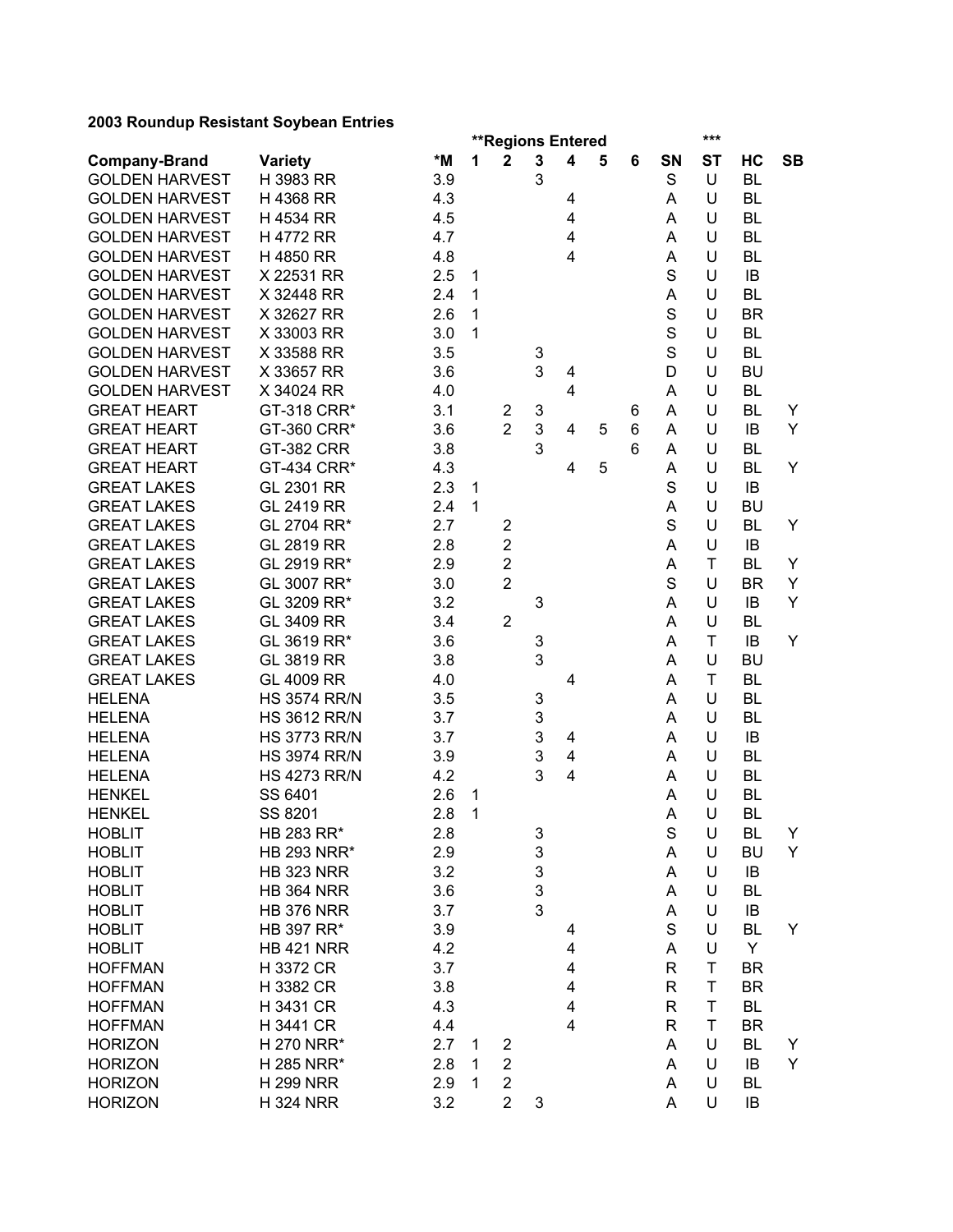|                      |                      |     |   |                         |              | <b>**Regions Entered</b> |   |   |             | ***       |           |           |
|----------------------|----------------------|-----|---|-------------------------|--------------|--------------------------|---|---|-------------|-----------|-----------|-----------|
| <b>Company-Brand</b> | <b>Variety</b>       | *M  | 1 | $\mathbf 2$             | $\mathbf{3}$ | $\overline{\mathbf{4}}$  | 5 | 6 | SΝ          | <b>ST</b> | HC        | <b>SB</b> |
| <b>HORIZON</b>       | H 328 NRR*           | 3.2 |   | $\overline{2}$          | 3            |                          |   |   | Α           | U         | <b>BL</b> | Y         |
| <b>HORIZON</b>       | <b>H332 NRR</b>      | 3.3 |   | $\overline{2}$          | 3            |                          |   |   | Α           | U         | <b>BL</b> |           |
| <b>HORIZON</b>       | H 341 RR*            | 3.4 |   | $\overline{2}$          | 3            |                          |   |   | S           | U         | <b>BL</b> | Y         |
| <b>HORIZON</b>       | <b>H352 NRR</b>      | 3.5 |   |                         | 3            |                          |   |   | A           | U         | <b>BL</b> |           |
| <b>HORIZON</b>       | H 357 NRR*           | 3.6 |   |                         | 3            |                          |   |   | A           | U         | <b>BL</b> | Y         |
| <b>HORIZON</b>       | <b>H 374 NRR</b>     | 3.7 |   |                         | 3            | 4                        |   |   | A           | U         | IB        |           |
| <b>HORIZON</b>       | <b>H387 NRR</b>      | 3.8 |   |                         | 3            | $\overline{\mathbf{4}}$  |   |   | Α           | U         | <b>BL</b> |           |
| <b>HORIZON</b>       | <b>H 394 NRR</b>     | 3.9 |   |                         | 3            | $\overline{\mathbf{4}}$  |   |   | A           | U         | <b>BL</b> |           |
| <b>HORIZON</b>       | <b>H 406 NRR</b>     | 4.0 |   |                         |              | $\overline{\mathbf{4}}$  |   |   | A           | U         | <b>BL</b> |           |
| <b>HORIZON</b>       | <b>H 424 NRR</b>     | 4.2 |   |                         |              | 4                        |   |   | A           | U         | <b>BL</b> |           |
| <b>HORIZON</b>       | <b>H 444 NRR</b>     | 4.4 |   |                         |              | 4                        |   |   | A           | U         | <b>BL</b> |           |
| <b>HORIZON</b>       | <b>H481 NRR</b>      | 4.8 |   |                         |              | $\overline{\mathbf{4}}$  |   |   | A           | U         | <b>BL</b> |           |
| <b>HUGHES</b>        | 551 RR*              | 2.5 | 1 |                         |              |                          |   |   | S           | U         | <b>BR</b> | Y         |
| <b>HUGHES</b>        | 612 RR               | 2.6 | 1 |                         |              |                          |   |   | S           | U         | <b>BL</b> |           |
| <b>HUGHES</b>        | 754 RR               | 2.7 | 1 |                         |              |                          |   |   | Α           | U         | <b>BL</b> |           |
| <b>HUGHES</b>        | 852 RR               | 2.8 | 1 |                         |              |                          |   |   | A           | U         | G         |           |
| <b>KALTENBERG</b>    | KB 251 RR*           | 2.6 | 1 |                         |              |                          |   |   | A           | T         | <b>BR</b> | Y         |
| <b>KALTENBERG</b>    | KB 264 RR*           | 2.6 | 1 | $\mathbf 2$             |              |                          |   |   | A           | T         | <b>BL</b> | Y         |
| <b>KALTENBERG</b>    | KB 275 RR*           | 2.7 | 1 | $\overline{2}$          |              |                          |   |   | $\mathbf S$ | T         | IB        | Υ         |
| <b>KALTENBERG</b>    | <b>KB 311 RR</b>     | 3.1 | 1 |                         |              |                          |   |   | $\mathbf S$ | T         | <b>BR</b> |           |
| <b>KITCHEN</b>       | KSC 3636 RR*         | 3.6 |   |                         | 3            | 4                        |   |   | S           | U         | <b>BL</b> | Υ         |
| <b>KITCHEN</b>       | <b>KSC 3736 CRR</b>  | 3.7 |   |                         | 3            | $\overline{\mathbf{4}}$  |   |   | A           | U         | <b>BL</b> |           |
| <b>KITCHEN</b>       | <b>KSC 3946 CRR</b>  | 3.9 |   |                         | 3            | $\overline{4}$           |   |   | A           | U         | <b>BL</b> |           |
| <b>KITCHEN</b>       | <b>KSC 4226 CRR*</b> | 4.2 |   |                         | 3            | $\overline{4}$           |   |   | A           | U         | <b>BL</b> | Y         |
| <b>KRUGER</b>        | $211+RR$             | 2.2 | 1 |                         |              |                          |   |   | $\mathbf S$ | U         | <b>BU</b> |           |
| <b>KRUGER</b>        | <b>222A RR</b>       | 2.1 | 1 |                         |              |                          |   |   | S           | U         | <b>BL</b> |           |
| <b>KRUGER</b>        | 223 RR               | 2.1 | 1 |                         |              |                          |   |   | S           | U         | <b>BR</b> |           |
| <b>KRUGER</b>        | 223+ RR              | 2.2 | 1 |                         |              |                          |   |   | S           | U         | <b>BR</b> |           |
| <b>KRUGER</b>        | 230 RR               | 2.3 | 1 |                         |              |                          |   |   | S           | U         | <b>BR</b> |           |
| <b>KRUGER</b>        | 233+ RR              | 2.3 | 1 |                         |              |                          |   |   | S           | U         | <b>BL</b> |           |
| <b>KRUGER</b>        | 245 RR               | 2.4 | 1 |                         |              |                          |   |   | S           | U         | <b>BL</b> |           |
| <b>KRUGER</b>        | 251 RR               | 2.5 | 1 |                         |              |                          |   |   | S           | U         | IB        |           |
| <b>KRUGER</b>        | 252 RR               | 2.5 | 1 |                         |              |                          |   |   | S           | U         | <b>BL</b> |           |
| <b>KRUGER</b>        | 256 RR               | 2.5 | 1 |                         |              |                          |   |   | S           | U         | <b>BL</b> |           |
| <b>KRUGER</b>        | 259 RR               | 2.6 | 1 |                         |              |                          |   |   | $\mathbf S$ | U         | <b>BR</b> |           |
| <b>KRUGER</b>        | 260 RR               | 2.6 | 1 |                         |              |                          |   |   | $\mathbf S$ | U         | IB        |           |
| <b>KRUGER</b>        | 262-2 RR             | 2.6 | 1 |                         |              |                          |   |   | $\mathbf S$ | U         | IB        |           |
| <b>KRUGER</b>        | 268 RR               | 2.6 | 1 |                         |              |                          |   |   | $\mathbf S$ | U         | IB        |           |
| <b>KRUGER</b>        | 269 RR               | 2.6 | 1 | $\overline{\mathbf{c}}$ |              |                          |   |   | $\mathbf S$ | U         | <b>BR</b> |           |
| <b>KRUGER</b>        | 270 RR               | 2.7 | 1 | $\overline{2}$          |              |                          |   |   | S           | U         | IB        |           |
| <b>KRUGER</b>        | 282 RR/SCN           | 2.8 | 1 | $\overline{2}$          | 3            |                          |   |   | A           | U         | IB        |           |
| <b>KRUGER</b>        | 282+ RR              | 2.8 | 1 | $\overline{2}$          | 3            |                          |   |   | S           | U         | BL        |           |
| <b>KRUGER</b>        | 282+ RR/SCN          | 2.8 |   |                         | 3            |                          |   |   | A           | U         | IB        |           |
| <b>KRUGER</b>        | 287 RR               | 2.7 |   | $\overline{2}$          |              |                          |   |   | S           | U         | IB        |           |
| <b>KRUGER</b>        | 288 RR/SCN*          | 2.8 | 1 | $\overline{2}$          | 3            |                          |   |   | A           | U         | M         | Y         |
| <b>KRUGER</b>        | 288A RR/SCN          | 2.8 | 1 | $\overline{2}$          | 3            |                          |   |   | A           | U         | BR        |           |
| <b>KRUGER</b>        | 289 RR/SCN           | 2.8 | 1 | $\overline{2}$          | 3            |                          |   |   | A           | U         | <b>BR</b> |           |
| <b>KRUGER</b>        | 289+ RR              | 2.8 | 1 | $\overline{2}$          | 3            |                          |   |   | S           | U         | BL        |           |
| <b>KRUGER</b>        | 292 RR               | 2.9 | 1 | $\overline{2}$          | 3            |                          |   |   | S           | U         | BL        |           |
|                      |                      |     |   |                         |              |                          |   |   |             |           |           |           |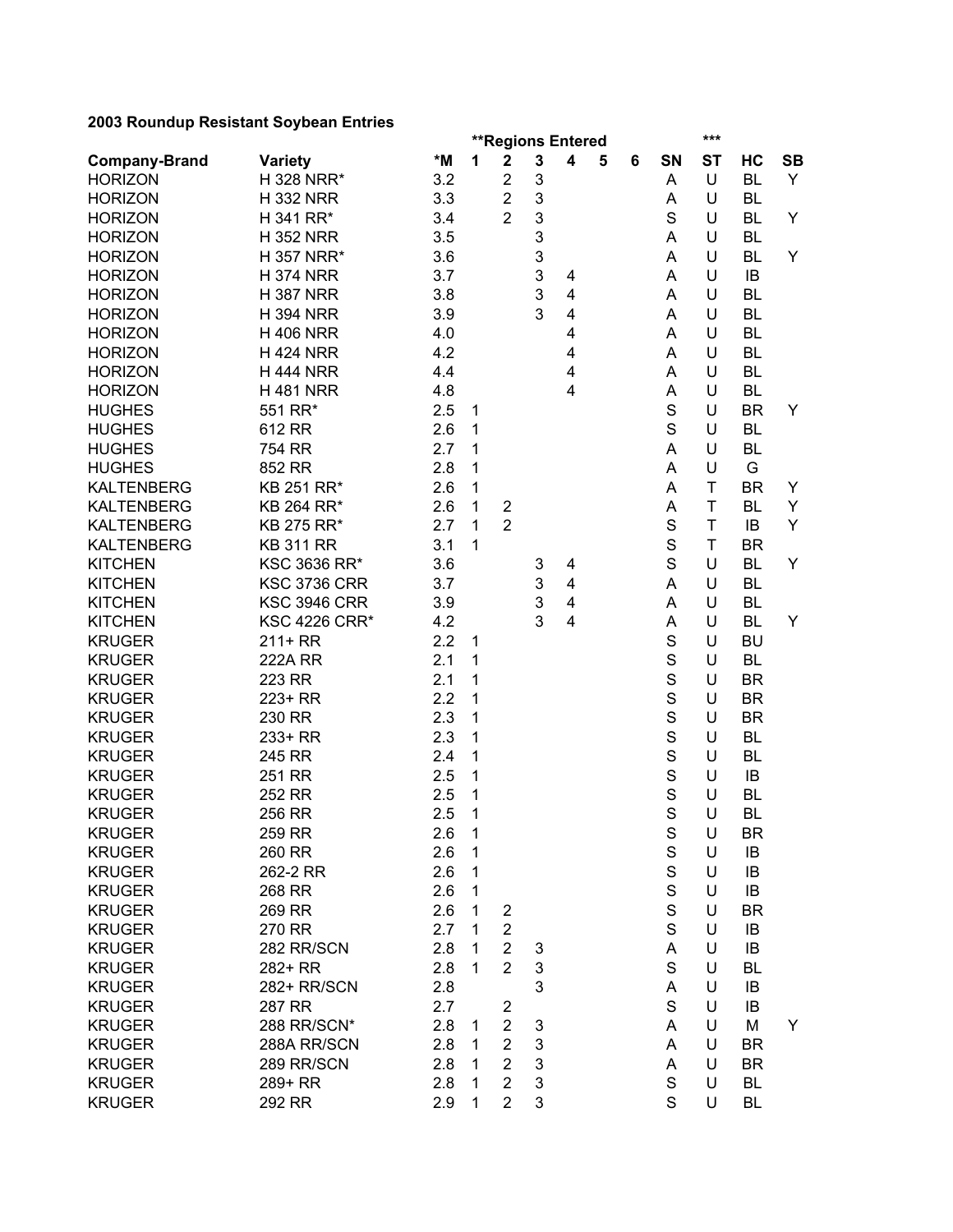|                      |                |     |   |                | <b>**Regions Entered</b> |                         |   |   |             | ***         |           |           |
|----------------------|----------------|-----|---|----------------|--------------------------|-------------------------|---|---|-------------|-------------|-----------|-----------|
| <b>Company-Brand</b> | <b>Variety</b> | *M  | 1 | $\mathbf 2$    | $\mathbf 3$              | $\overline{\mathbf{4}}$ | 5 | 6 | SΝ          | <b>ST</b>   | НC        | <b>SB</b> |
| <b>KRUGER</b>        | 299 RR/SCN     | 2.9 | 1 | $\overline{2}$ | 3                        |                         |   |   | A           | U           | <b>BU</b> |           |
| <b>KRUGER</b>        | 303 RR/SCN     | 2.9 | 1 | $\overline{2}$ | 3                        |                         |   |   | A           | U           | <b>BU</b> |           |
| <b>KRUGER</b>        | 318 RR         | 3.0 | 1 | $\overline{2}$ | 3                        |                         |   |   | $\mathbf S$ | U           | M         |           |
| <b>KRUGER</b>        | 322-2 RR       | 3.1 |   | $\overline{2}$ | 3                        |                         |   |   | S           | U           | <b>BL</b> |           |
| <b>KRUGER</b>        | 323+ RR        | 3.2 |   | $\overline{2}$ | 3                        |                         |   |   | $\mathbf S$ | U           | <b>BR</b> |           |
| <b>KRUGER</b>        | 348 RR         | 3.4 |   | $\overline{2}$ |                          |                         |   |   | S           | U           | <b>BL</b> |           |
| <b>KRUGER</b>        | 349 RR*        | 3.3 |   | $\overline{2}$ | 3                        |                         |   |   | R?          | U           | IB        | Y         |
| <b>KRUGER</b>        | 355 RR/SCN     | 3.5 |   | $\overline{2}$ | 3                        | 4                       | 5 |   | A           | U           | <b>BL</b> |           |
| <b>KRUGER</b>        | 355+ RR/SCN    | 3.5 |   | $\overline{2}$ | 3                        | $\overline{\mathbf{4}}$ | 5 |   | A           | U           | <b>BL</b> |           |
| <b>KRUGER</b>        | 367 RR         | 3.6 |   | $\overline{2}$ | 3                        | 4                       | 5 |   | S           | U           | IB        |           |
| <b>KRUGER</b>        | 379 RR/SCN     | 3.6 |   | $\overline{2}$ | 3                        | 4                       | 5 |   | A           | U           | IB        |           |
| <b>KRUGER</b>        | 380 RR/SCN     | 3.8 |   | $\overline{2}$ | 3                        | 4                       | 5 |   | A           | U           | <b>BU</b> |           |
| <b>KRUGER</b>        | 383 RR         | 3.8 |   | $\overline{2}$ | 3                        | 4                       | 5 |   | S           | U           | <b>BL</b> |           |
| <b>KRUGER</b>        | 383+ RR        | 3.8 |   | $\overline{2}$ | 3                        | 4                       | 5 |   | S           | U           | <b>BL</b> |           |
| <b>KRUGER</b>        | 388A RR/SCN    | 3.8 |   | $\overline{2}$ | 3                        | 4                       | 5 |   | Α           | U           | <b>BL</b> |           |
| <b>KRUGER</b>        | 390 RR/SCN     | 3.9 |   | $\overline{c}$ | 3                        | 4                       | 5 |   | Α           | U           | <b>BL</b> |           |
| <b>KRUGER</b>        | 393 RR/SCN     | 3.9 |   | $\overline{2}$ | 3                        | 4                       | 5 |   | Α           | U           | <b>BL</b> |           |
| <b>KRUGER</b>        | 393+ RR/SCN    | 3.9 |   | $\overline{2}$ | 3                        | 4                       | 5 |   | Α           | U           | <b>BL</b> |           |
| <b>KRUGER</b>        | 395 RR/SCN     | 3.9 |   | $\overline{2}$ | 3                        | 4                       | 5 |   | Α           | U           | <b>BL</b> |           |
| <b>KRUGER</b>        | 397 RR/SCN     | 3.9 |   | $\overline{2}$ | 3                        | 4                       | 5 |   | Α           | U           | <b>BL</b> |           |
| <b>KRUGER</b>        | 399+ RR/SCN    | 3.9 |   | $\overline{2}$ | 3                        | 4                       | 5 |   | A           | U           | <b>BR</b> |           |
| <b>KRUGER</b>        | 401 RR/SCN*    | 3.8 |   | $\overline{2}$ | 3                        | 4                       | 5 |   | A           | U           | <b>BU</b> | Y         |
| <b>KRUGER</b>        | 404 RR         | 3.9 |   | $\overline{2}$ | 3                        | 4                       | 5 |   | S           | U           | <b>BL</b> |           |
| <b>KRUGER</b>        | 434 RR         | 4.3 |   |                |                          | 4                       | 5 |   | $\mathbf S$ | U           | <b>BL</b> |           |
| <b>KRUGER</b>        | 440 RR         | 4.4 |   |                |                          | 4                       | 5 |   | S           | U           | <b>BL</b> |           |
| <b>KRUGER</b>        | 445 RR         | 4.4 |   |                |                          | $\overline{4}$          | 5 |   | S           | U           | <b>BL</b> |           |
| <b>LATHAM</b>        | 1067 RR        | 3.1 | 1 |                |                          |                         |   |   | S           | U           | <b>BR</b> |           |
| <b>LATHAM</b>        | <b>957 RRN</b> | 2.9 | 1 |                |                          |                         |   |   | Α           | U           | <b>BU</b> |           |
| <b>LATHAM</b>        | 967 RR         | 2.9 | 1 |                |                          |                         |   |   | S           | U           | IB        |           |
| <b>LATHAM</b>        | E 2709 R       | 2.7 | 1 |                |                          |                         |   |   | R?          | U           | <b>BL</b> |           |
| <b>LATHAM</b>        | E 2809 R       | 2.8 | 1 |                |                          |                         |   |   | R?          | U           | <b>BL</b> |           |
| <b>LEWIS</b>         | 2822 RR*       | 2.8 |   | $\overline{c}$ |                          |                         |   |   | A           | T           | <b>BL</b> | Y         |
| <b>LEWIS</b>         | 2953 RR        | 2.9 |   | $\overline{2}$ |                          |                         |   |   | S           | T           | <b>BL</b> |           |
| <b>LEWIS</b>         | 3566 RR        | 3.5 |   |                | 3                        |                         |   |   | A           | T           | <b>BL</b> |           |
| <b>LEWIS</b>         | 3677 RR*       | 3.6 |   |                | 3                        | 4                       |   |   | A           | $\mathsf T$ | <b>BL</b> | Y         |
| <b>LEWIS</b>         | 3715 RR*       | 3.7 |   |                | 3                        | 4                       |   |   | Α           | T           | <b>BR</b> | Y         |
| <b>LEWIS</b>         | 3875 RR        | 3.8 |   |                | 3                        | $\overline{\mathbf{4}}$ |   |   | A           | T           | <b>BL</b> |           |
| <b>LEWIS</b>         | 3944 RR        | 3.9 |   |                | 3                        |                         |   |   | Α           | T           | <b>BU</b> |           |
| <b>LEWIS</b>         | 3995 RR        | 3.9 |   |                | 3                        | 4                       |   |   | A           | $\mathsf T$ | <b>BL</b> |           |
| <b>LEWIS</b>         | 3999 RR*       | 3.9 |   |                | 3                        | $\overline{\mathbf{4}}$ |   |   | S           | T           | <b>BL</b> | Y         |
| <b>LEWIS</b>         | 4106 RR        | 4.1 |   |                |                          | 4                       |   |   | A           | Τ           | BL        |           |
| <b>LEWIS</b>         | 4366 RR        |     |   |                |                          |                         |   |   |             | T           | <b>BL</b> |           |
|                      | 4404 RR*       | 4.3 |   |                |                          | 4<br>4                  |   |   | Α           | T           |           |           |
| <b>LEWIS</b>         |                | 4.4 |   |                |                          |                         | 5 |   | A           |             | BL        | Y         |
| LG SEEDS             | C 2666 NRR*    | 2.6 | 1 |                |                          |                         |   |   | A           | $\mathsf T$ | BL        | Y         |
| LG SEEDS             | C 3322 NRR*    | 3.3 |   | $\overline{2}$ |                          |                         |   |   | A           | T           | <b>BL</b> | Y         |
| LG SEEDS             | C 3655 RR*     | 3.8 |   |                | 3                        |                         |   |   | S           | T           | BL        | Y         |
| LG SEEDS             | C 4112 NRR     | 4.1 |   |                |                          | 4                       |   |   | Α           | $\mathsf T$ | BL        |           |
| LG SEEDS             | C 4444 NRR     | 4.4 |   |                |                          | 4                       |   |   | A           | $\sf T$     | BL        |           |
| <b>LG SEEDS</b>      | C 4725 NRR     | 4.7 |   |                |                          |                         | 5 |   | A           | $\mathsf T$ | <b>BL</b> |           |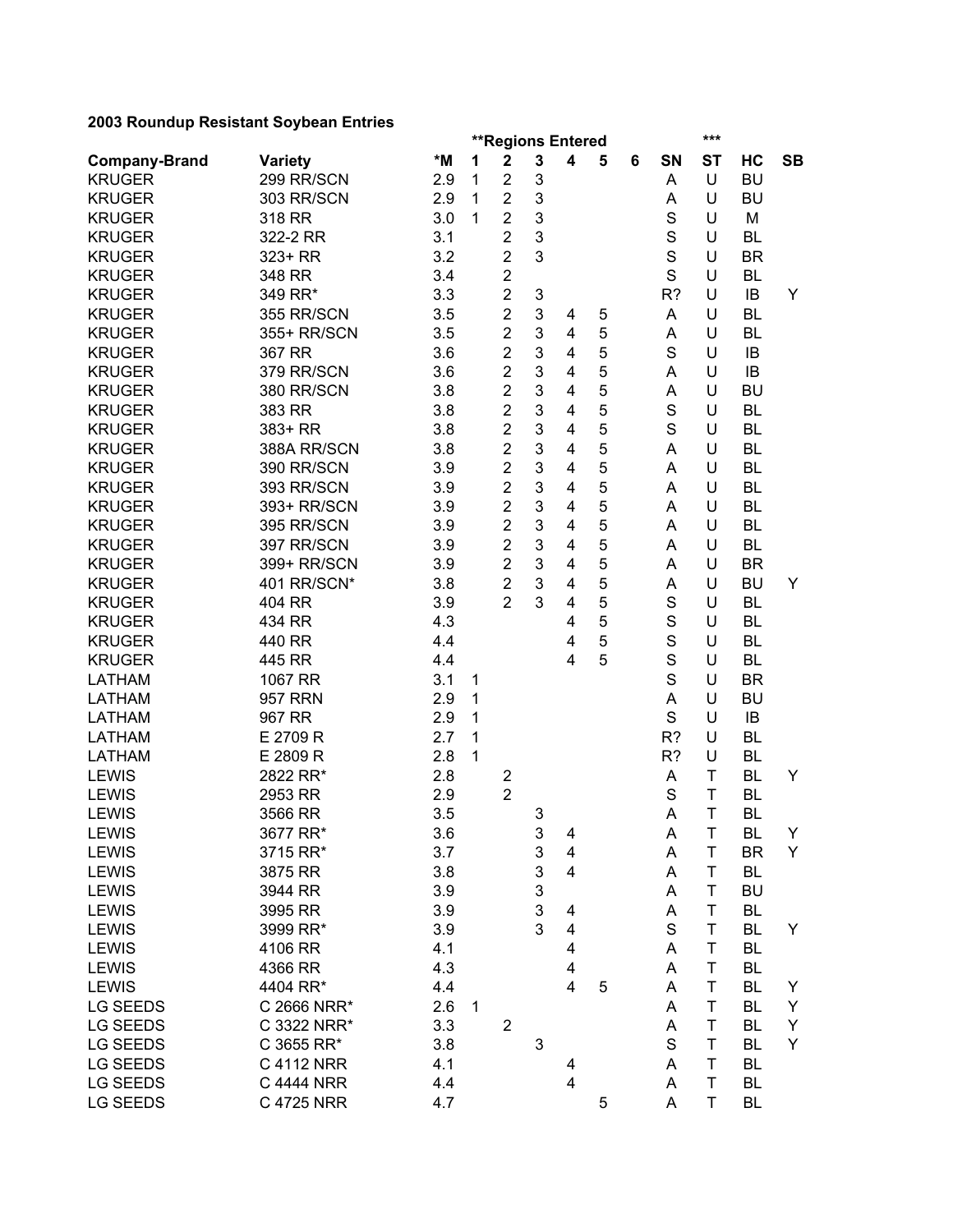|                      |                          |     |              |                         | <b>**Regions Entered</b> |                         |                  |   |             | ***         |           |           |
|----------------------|--------------------------|-----|--------------|-------------------------|--------------------------|-------------------------|------------------|---|-------------|-------------|-----------|-----------|
| <b>Company-Brand</b> | <b>Variety</b>           | *M  | 1            | $\mathbf 2$             | $\mathbf{3}$             | $\overline{\mathbf{4}}$ | 5                | 6 | SN          | <b>ST</b>   | НC        | <b>SB</b> |
| <b>LG SEEDS</b>      | C 4840 NRR               | 4.8 |              |                         |                          |                         | 5                |   | Α           | U           | <b>BL</b> |           |
| M & D SEED           | 9470 RR                  | 4.7 |              |                         |                          | 4                       |                  |   | Α           | U           | <b>BL</b> |           |
| <b>MARTIN</b>        | <b>M-328 NRR</b>         | 2.8 |              |                         | 3                        |                         |                  |   | Α           | U           | <b>BL</b> |           |
| <b>MARTIN</b>        | M-333 RR                 | 3.3 |              |                         | 3                        |                         |                  |   | S           | U           | <b>BL</b> |           |
| <b>MARTIN</b>        | <b>M-337 NRR</b>         | 3.7 |              |                         | 3                        |                         |                  |   | Α           | U           | <b>BL</b> |           |
| <b>MARTIN</b>        | <b>M-432 NRR</b>         | 3.2 |              |                         | 3                        |                         |                  |   | Α           | U           | <b>BL</b> |           |
| <b>MARTIN</b>        | <b>M-435 NRR</b>         | 3.5 |              |                         | 3                        |                         |                  |   | A           | U           | IB        |           |
| <b>MARTIN</b>        | M-527 RR                 | 2.7 |              |                         |                          |                         |                  | 6 | S           | U           | <b>BL</b> |           |
| <b>MARTIN</b>        | <b>M-538 NRR</b>         | 3.8 |              |                         |                          |                         |                  | 6 | Α           | U           | <b>BL</b> |           |
| <b>MAVRICK</b>       | 0322 RR*                 | 3.2 |              | $\overline{2}$          |                          |                         |                  |   | S           | U           | BR.       | Y         |
| <b>MAVRICK</b>       | 1363 RR*                 | 3.6 |              |                         | 3                        |                         |                  |   | A           | U           | BL        | Y         |
| <b>MAVRICK</b>       | 2323 RR*                 | 3.2 |              | $\overline{2}$          | 3                        |                         |                  |   | A           | U           | IB        | Y         |
| <b>MERSCHMAN</b>     | <b>APACHE VIIIRR</b>     | 2.6 | $\mathbf{1}$ | $\overline{2}$          | 3                        |                         |                  |   | S           | $\mathsf T$ | <b>BR</b> |           |
| <b>MERSCHMAN</b>     | <b>AUSTIN RR</b>         | 4.4 |              |                         |                          | 4                       |                  |   | Α           | T           | <b>BL</b> |           |
| <b>MERSCHMAN</b>     | <b>CHEROKEE XRR*</b>     | 2.9 | 1            | $\overline{2}$          | 3                        |                         |                  |   | Α           | T           | <b>BU</b> | Y         |
| <b>MERSCHMAN</b>     | <b>CHICKASAW VIIIRR*</b> | 2.9 | 1            | $\overline{2}$          | 3                        |                         |                  |   | Α           | T           | IB        | Y         |
| <b>MERSCHMAN</b>     | <b>CLEVELAND VIIRR</b>   | 3.9 |              | $\overline{2}$          | 3                        | 4                       |                  |   | A           | T           | <b>BL</b> |           |
| <b>MERSCHMAN</b>     | <b>COOLIDGE IIIRR</b>    | 3.2 |              | $\overline{2}$          | 3                        |                         |                  |   | Α           | T           | <b>BL</b> |           |
| <b>MERSCHMAN</b>     | <b>DALLAS RR</b>         | 4.8 |              |                         |                          | 4                       |                  |   | Α           | T           | <b>BL</b> |           |
| <b>MERSCHMAN</b>     | <b>DENVER RRSTS</b>      | 4.4 |              |                         |                          | 4                       |                  |   | Α           | T           | <b>BL</b> |           |
| <b>MERSCHMAN</b>     | <b>GRANT IIIRR</b>       | 3.5 |              | $\overline{2}$          | 3                        |                         |                  |   | Α           | U           | <b>BL</b> |           |
| <b>MERSCHMAN</b>     | <b>HOOVER VRR</b>        | 3.4 |              | $\overline{2}$          | 3                        |                         |                  |   | A           | T           | <b>BL</b> |           |
| <b>MERSCHMAN</b>     | <b>JEFFERSON IIIRR</b>   | 3.1 |              | $\overline{2}$          | $\mathbf{3}$             |                         |                  |   | S           | T           | <b>BR</b> |           |
| <b>MERSCHMAN</b>     | <b>KENNEDY VIRR*</b>     | 3.8 |              | $\overline{2}$          | 3                        |                         |                  |   | Α           | T           | <b>BL</b> | Y         |
| <b>MERSCHMAN</b>     | <b>MARS VIIRR</b>        | 1.9 | 1            |                         |                          |                         |                  |   | $\mathbf S$ | T           | <b>BR</b> |           |
| <b>MERSCHMAN</b>     | <b>MOHAWK RR</b>         | 2.4 | 1            |                         |                          |                         |                  |   | Ċ           | U           | IB        |           |
| <b>MERSCHMAN</b>     | <b>MOHEGAN IVRR</b>      | 2.5 | 1            |                         |                          |                         |                  |   | A           | T           | <b>BL</b> |           |
| <b>MERSCHMAN</b>     | <b>MUNSEE IVRR</b>       | 2.1 | 1            |                         |                          |                         |                  |   | S           | U           | <b>BR</b> |           |
| <b>MERSCHMAN</b>     | PHOENIX IIIRR            | 4.1 |              |                         |                          |                         |                  |   | A           | T           | <b>BL</b> |           |
| <b>MERSCHMAN</b>     | <b>ROOSEVELT IIIRR</b>   | 3.9 |              | $\overline{2}$          | 3                        | 4<br>4                  |                  |   | Α           | T           | <b>BU</b> |           |
| <b>MERSCHMAN</b>     | <b>SIOUX IIRR</b>        | 2.7 | 1            | $\overline{2}$          | 3                        |                         |                  |   | S           | T           | IB        |           |
| <b>MERSCHMAN</b>     | <b>VENUS RR</b>          | 1.9 | 1            |                         |                          |                         |                  |   | Α           | T           | <b>BL</b> |           |
| <b>MERSCHMAN</b>     | <b>WASHINGTON IXRR</b>   | 3.9 |              | $\overline{2}$          | 3                        | $\overline{\mathbf{4}}$ |                  |   | Α           | T           | <b>BL</b> |           |
| MW PREMIUM GEN       | <b>MPV 4904 NRR</b>      | 4.9 |              |                         |                          |                         |                  |   | A           | T           | <b>BL</b> |           |
|                      |                          |     |              |                         |                          |                         | 5                |   |             |             |           |           |
| MW PREMIUM GEN       | <b>MPV 5302 NRR</b>      | 5.3 |              |                         |                          |                         | 5                |   | A           | $\mathsf T$ | <b>BL</b> |           |
| MW PREMIUM GEN       | <b>MPV 5502 NRR</b>      | 5.5 |              |                         |                          |                         | $\mathbf 5$<br>5 |   | Α           | T           | BL        |           |
| MW PREMIUM GEN       | <b>MPV 5504 NRR</b>      | 5.5 |              |                         |                          |                         |                  |   | Α           | T           | <b>BR</b> |           |
| MIDWEST SEED GEN     | GR 2485*                 | 2.4 | $\mathbf{1}$ |                         |                          |                         |                  |   | S           | U           | BL        | Y         |
| MIDWEST SEED GEN     | GR 2626*                 | 2.6 | $\mathbf{1}$ |                         |                          |                         |                  |   | S           | U           | <b>BL</b> | Y         |
| MIDWEST SEED GEN     | GR 2828*                 | 2.8 |              | $\overline{2}$          |                          |                         |                  |   | S           | U           | IB        | Y         |
| MIDWEST SEED GEN     | GR 2931                  | 2.9 |              | $\overline{\mathbf{c}}$ |                          |                         |                  |   | A           | U           | <b>BU</b> |           |
| MIDWEST SEED GEN     | GR 3131                  | 3.1 |              | $\overline{2}$          | 3                        |                         |                  |   | A           | U           | IB        |           |
| MIDWEST SEED GEN     | GR 3731                  | 3.7 |              |                         | 3                        |                         |                  |   | A           | U           | IB        | Y         |
| MIDWEST SEED GEN     | GR 3732*                 | 3.7 |              |                         | 3                        |                         |                  |   | A           | U           | IB        | Y         |
| MIDWEST SEED GEN     | GR 3931                  | 3.9 |              |                         | 3                        |                         |                  |   | A           | U           | <b>BU</b> |           |
| MIDWEST SEED GEN     | GR 4452*                 | 4.4 |              |                         |                          | 4                       |                  |   | A           | U           | <b>BL</b> | Y         |
| MIDWEST SEED GEN     | GR 4752*                 | 4.7 |              |                         |                          | 4                       |                  |   | A           | U           | <b>BL</b> | Y         |
| <b>MILES</b>         | <b>SC ABRAHAM</b>        | 3.9 |              |                         |                          | 4                       | 5                |   | A           | U           | BL        |           |
| <b>MILES</b>         | <b>SC MICHAEL</b>        | 4.2 |              |                         |                          | 4                       | 5                |   | Α           | U           | <b>BL</b> |           |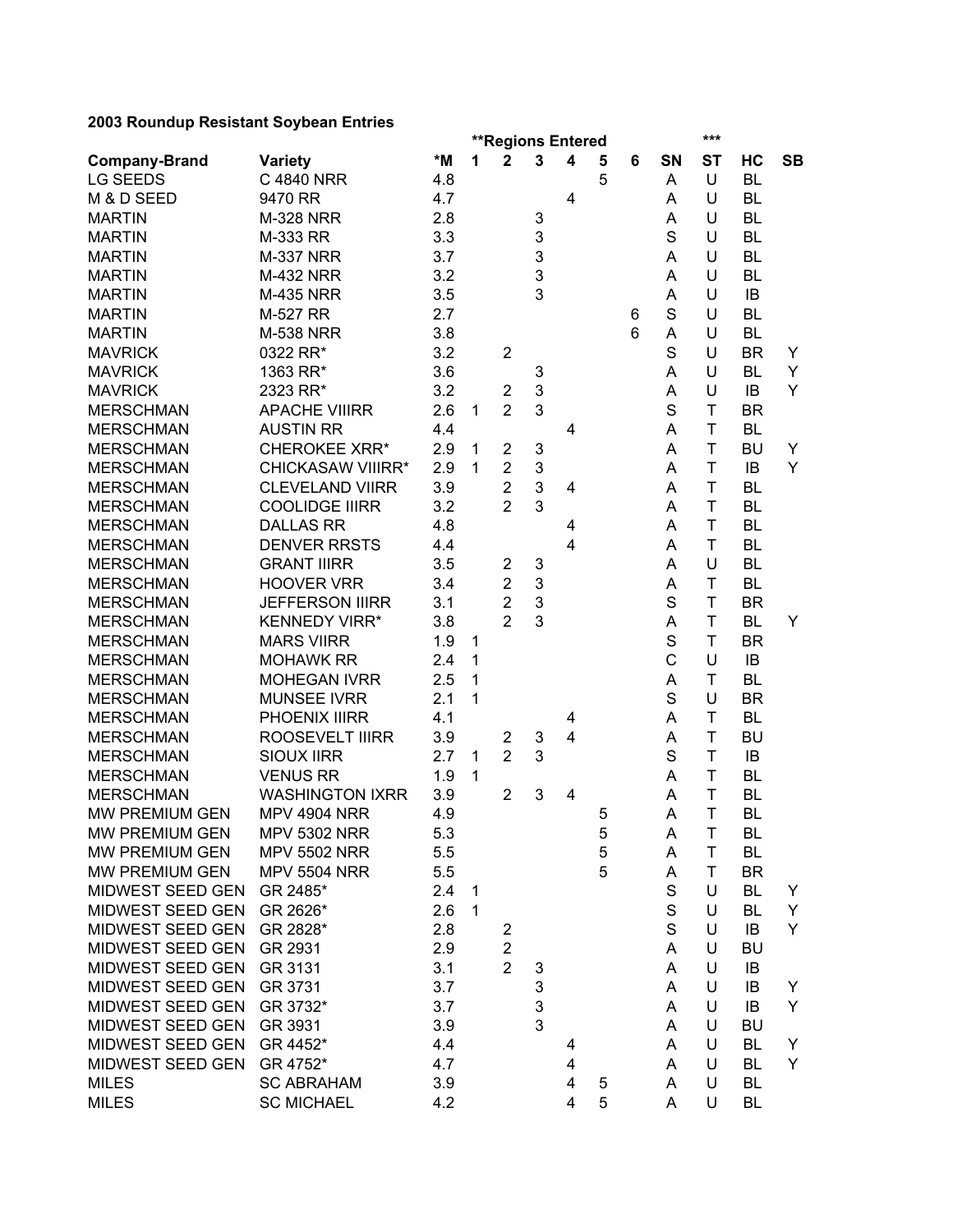|                      |                 |     |              | <b>**Regions Entered</b> |        |                         |   |   |             | ***       |           |           |
|----------------------|-----------------|-----|--------------|--------------------------|--------|-------------------------|---|---|-------------|-----------|-----------|-----------|
| <b>Company-Brand</b> | <b>Variety</b>  | *M  | 1            | 2                        | 3      | 4                       | 5 | 6 | SΝ          | <b>ST</b> | HC        | <b>SB</b> |
| <b>MILES</b>         | <b>SC SILAS</b> | 4.4 |              |                          |        | 4                       | 5 |   | Α           | U         | <b>BL</b> |           |
| <b>MILES</b>         | <b>SC TITUS</b> | 4.8 |              |                          |        | 4                       | 5 |   | Α           | U         | <b>BL</b> |           |
| <b>MONIER</b>        | M 2911          | 2.9 |              | $\overline{\mathbf{c}}$  |        |                         |   |   | A           | U         | IB        |           |
| <b>MUNSON</b>        | 8261 RR         | 2.6 |              | $\overline{\mathbf{c}}$  |        |                         |   |   | S           | U         | IB        |           |
| <b>MUNSON</b>        | 8318 RR         | 3.1 |              | $\overline{c}$           |        |                         |   |   | A           | U         | G         |           |
| <b>MUNSON</b>        | 8339 RR*        | 3.3 |              | $\overline{\mathbf{c}}$  |        |                         |   |   | A           | U         | <b>BL</b> | Y         |
| <b>MWS</b>           | 2856 CRR*       | 2.8 |              | $\overline{c}$           |        |                         |   |   | A           | T         | IB        | Y         |
| <b>MWS</b>           | 2944 CRR*       | 2.9 |              | $\overline{2}$           |        |                         |   |   | A           | T         | <b>BR</b> | Y         |
| <b>MWS</b>           | 3049 RR*        | 3.0 |              |                          | 3      |                         |   |   | S           | T         | <b>BR</b> | Υ         |
| <b>MWS</b>           | 3266 CRR*       | 3.2 |              |                          | 3      |                         |   |   | A           | T         | <b>BR</b> | Y         |
| <b>MWS</b>           | 327 CRR*        | 3.2 |              | $\overline{2}$           | 3      |                         |   |   | A           | T         | <b>BL</b> | Υ         |
| <b>MYCOGEN</b>       | 5368 RR*        | 3.6 |              | $\overline{2}$           |        |                         |   |   | S           | U         | <b>BL</b> | Υ         |
| <b>MYCOGEN</b>       | 5B242 RR*       | 2.4 | 1            |                          |        |                         |   |   | S           | U         | IB        | Υ         |
| <b>MYCOGEN</b>       | 5B288 RR*       | 2.8 | 1            | $\overline{\mathbf{c}}$  |        |                         |   |   | S           | U         | IB        | Υ         |
| <b>MYCOGEN</b>       | 5B311 RR*       | 3.1 | 1            | $\overline{2}$           |        |                         |   |   | S           | U         | <b>BR</b> | Υ         |
| <b>MYCOGEN</b>       | 5B381 NRR*      | 3.8 |              | $\overline{c}$           |        |                         |   |   | A           | U         | <b>BL</b> | Y         |
| <b>MYCOGEN</b>       | 5N289 RR*       | 2.8 | 1            | $\overline{c}$           |        |                         |   |   | A           | U         | <b>BL</b> | Y         |
| <b>MYCOGEN</b>       | 5N351 NRR*      | 3.5 |              | $\overline{2}$           |        |                         |   |   | A           | U         | <b>BL</b> | Υ         |
| NC+                  | 2A81 RR*        | 2.8 |              | $\overline{2}$           |        |                         |   |   | $\mathbf S$ | U         | IB        | Υ         |
| NC+                  | 3A41 RR*        | 3.4 |              |                          |        |                         |   |   | $\mathbf S$ | U         | <b>BL</b> | Υ         |
| NC+                  |                 |     |              |                          | 3<br>3 |                         |   |   | S           | U         | <b>BL</b> | Υ         |
|                      | 3A61 RR*        | 3.6 |              |                          |        |                         |   |   |             |           |           |           |
| NC+                  | 3N31 RR*        | 3.3 |              | $\overline{\mathbf{c}}$  |        |                         |   |   | A           | U         | BL        | Y         |
| <b>NU-AG</b>         | 292 NRR*        | 2.9 |              | $\overline{2}$           | 3      |                         |   |   | Α           | U         | <b>BU</b> | Y         |
| <b>NU-AG</b>         | 323 NRR*        | 3.2 |              | $\overline{2}$           | 3      |                         |   |   | Α           | U         | G         | Y         |
| <b>NU-AG</b>         | 373 NRR*        | 3.7 |              | $\overline{2}$           | 3      |                         |   |   | Α           | U         | <b>BL</b> | Υ         |
| <b>NU-AG</b>         | <b>374 NRR</b>  | 3.7 |              |                          | 3      |                         |   |   | Α           | U         | G         |           |
| <b>PATRIOT</b>       | 23R19*          | 2.3 | 1            |                          |        |                         |   |   | S           | U         | <b>BL</b> | Y         |
| <b>PATRIOT</b>       | 26X16*          | 2.6 | 1            |                          |        |                         |   |   | A           | U         | <b>BL</b> | Υ         |
| <b>PATRIOT</b>       | 31X12*          | 3.1 |              | $\overline{\mathbf{c}}$  |        |                         |   |   | A           | U         | <b>BL</b> | Υ         |
| <b>PATRIOT</b>       | 33X23*          | 3.3 |              | $\overline{2}$           |        |                         |   |   | Α           | U         | IB        | Υ         |
| <b>PATRIOT</b>       | 34X09*          | 3.4 |              |                          | 3      | 4                       |   |   | Α           | U         | <b>BU</b> | Y         |
| <b>PATRIOT</b>       | 37X11*          | 3.7 |              |                          | 3      | 4                       |   |   | A           | U         | IB        | Y         |
| <b>PIONEER</b>       | 92B38           | 2.3 | 1            |                          |        |                         |   |   | S           | T         | <b>BL</b> |           |
| <b>PIONEER</b>       | 92M50           | 2.5 | 1            |                          |        |                         |   |   | A           | T         | <b>BR</b> |           |
| <b>PIONEER</b>       | 92M70           | 2.7 | $\mathbf 1$  | $\overline{\mathbf{c}}$  |        |                         |   |   | A           | T         | BU        |           |
| <b>PIONEER</b>       | 92M71           | 2.7 | $\mathbf{1}$ | $\overline{\mathbf{c}}$  |        |                         |   |   | $\mathbf S$ | T         | <b>BL</b> |           |
| <b>PIONEER</b>       | 92M80           | 2.8 | $\mathbf{1}$ | $\overline{\mathbf{c}}$  |        |                         |   |   | $\mathbf S$ | T         | <b>BL</b> |           |
| <b>PIONEER</b>       | 93B09*          | 3.0 | 1            | $\overline{2}$           |        |                         |   |   | $\mathsf S$ | т         | BL        | Y         |
| <b>PIONEER</b>       | 93B67*          | 3.5 |              | $\overline{2}$           | 3      | 4                       |   |   | A           | T         | <b>BL</b> | Y         |
| <b>PIONEER</b>       | 93B85           | 3.8 |              |                          |        | 4                       |   |   | Α           | T         | <b>BL</b> |           |
| <b>PIONEER</b>       | 93M90           | 3.9 |              |                          | 3      | $\overline{\mathbf{4}}$ |   |   | A           | T         | <b>BR</b> |           |
| <b>PIONEER</b>       | 94B13*          | 4.1 |              |                          |        | $\overline{\mathbf{4}}$ | 5 |   | A           | T         | <b>BL</b> | Y         |
| <b>PIONEER</b>       | 94B54           | 4.5 |              |                          |        |                         | 5 |   | AB          | T         | BL        |           |
| <b>PIONEER</b>       | 94B74*          | 4.7 |              |                          |        |                         | 5 |   | A           | T         | <b>BL</b> | Y         |
| <b>PIONEER</b>       | 94M70           | 4.7 |              |                          |        |                         | 5 |   | Α           | T         | BL        |           |
| <b>PIONEER</b>       | 95B32           | 5.3 |              |                          |        |                         | 5 |   | A           | т         | BL        |           |
| PRAIRIE BRAND        | PB-2243 RR      | 2.2 | 1            |                          |        |                         |   |   | S           | U         | Y         |           |
| PRAIRIE BRAND        | PB-2343 RR      | 2.3 | $\mathbf{1}$ |                          |        |                         |   |   | $\mathbf S$ | U         | <b>BR</b> |           |
| PRAIRIE BRAND        | PB-2443 RR      | 2.4 | 1            |                          |        |                         |   |   | S           | U         | <b>BL</b> |           |
|                      |                 |     |              |                          |        |                         |   |   |             |           |           |           |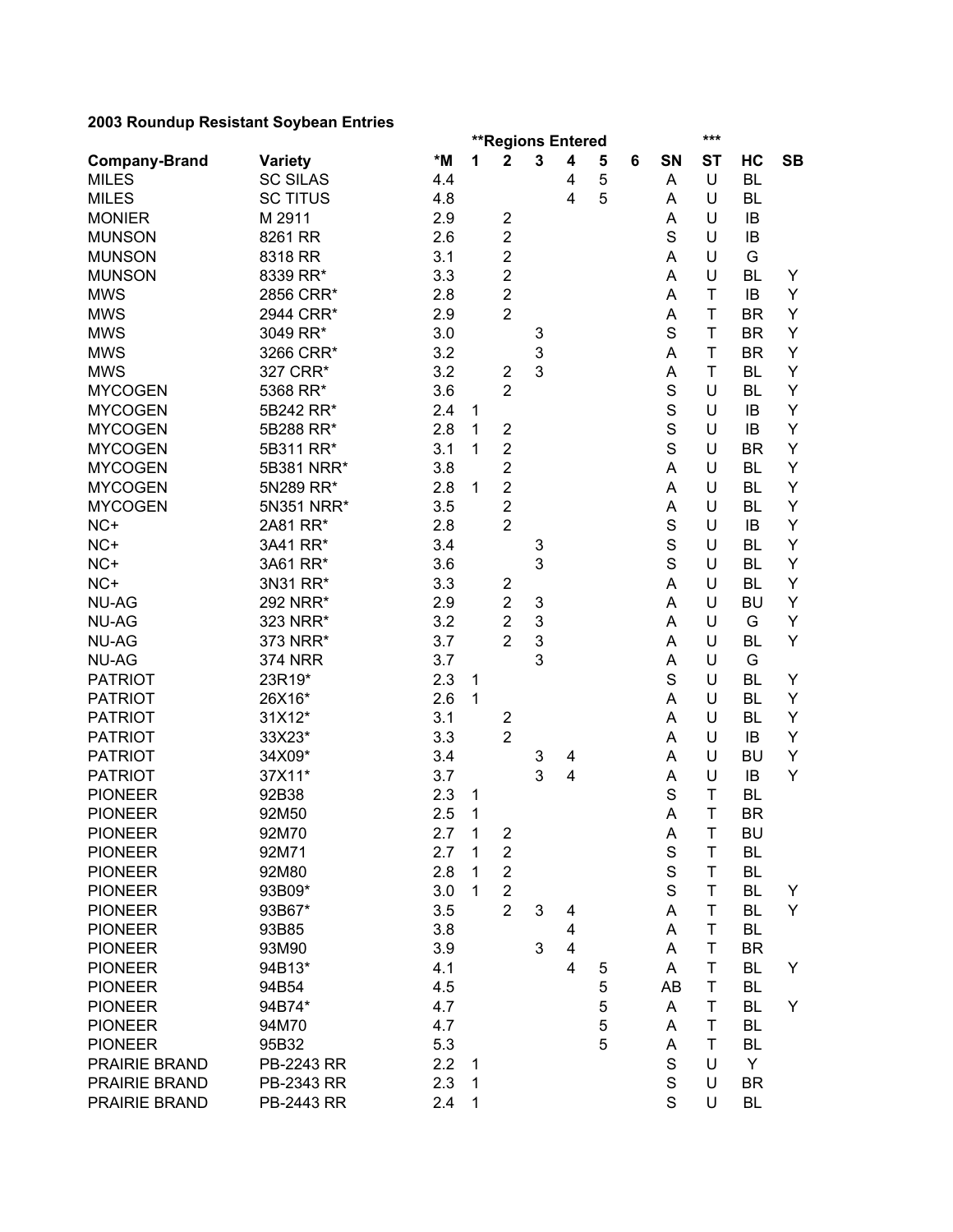|                        |                    |     |              |                         | <b>**Regions Entered</b> |                         |             |   |             | ***         |           |           |
|------------------------|--------------------|-----|--------------|-------------------------|--------------------------|-------------------------|-------------|---|-------------|-------------|-----------|-----------|
| <b>Company-Brand</b>   | <b>Variety</b>     | *M  | 1            | $\mathbf 2$             | $\mathbf{3}$             | 4                       | 5           | 6 | SN          | <b>ST</b>   | НC        | <b>SB</b> |
| PRAIRIE BRAND          | PB-2552 RR         | 2.5 | $\mathbf{1}$ |                         |                          |                         |             |   | S           | U           | <b>BR</b> |           |
| PRAIRIE BRAND          | PB-2643 RR         | 2.6 | $\mathbf{1}$ | $\mathbf 2$             |                          |                         |             |   | S           | U           | BL        |           |
| PRAIRIE BRAND          | <b>PB-2892 NRR</b> | 2.8 | $\mathbf{1}$ | $\overline{2}$          |                          |                         |             |   | Α           | U           | IB        |           |
| PRAIRIE BRAND          | PB-3063 RR         | 3.0 |              | $\overline{2}$          |                          |                         |             |   | S           | U           | M         |           |
| PRAIRIE BRAND          | PB-3621 RR         | 3.7 |              |                         | 3                        |                         |             |   | S           | U           | <b>BL</b> |           |
| PRAIRIE BRAND          | <b>PB-3683 NRR</b> | 3.5 |              | $\overline{2}$          | 3                        |                         |             |   | A           | U           | <b>BL</b> |           |
| PRAIRIE BRAND          | PB-3732 RR         | 3.7 |              |                         | 3                        |                         |             |   | $\mathbf S$ | U           | IB        |           |
| PRAIRIE BRAND          | PB-3823 RR         | 3.8 |              |                         | 3                        |                         |             |   | S           | U           | <b>BL</b> |           |
| PRAIRIE BRAND          | <b>PB-3921 NRR</b> | 3.9 |              |                         | 3                        |                         |             |   | Α           | U           | <b>BU</b> |           |
| <b>RENK</b>            | <b>RS 223 RR</b>   | 2.2 | 1            |                         |                          |                         |             |   | S           | T           | Y         |           |
| <b>RENK</b>            | <b>RS 253 RR</b>   | 2.5 | 1            |                         |                          |                         |             |   | S           | T           | <b>BR</b> |           |
| <b>RENK</b>            | <b>RS 272 RR</b>   | 2.7 | 1            |                         |                          |                         |             |   | S           | T           | <b>BL</b> |           |
| <b>RENK</b>            | <b>RS 293 RR</b>   | 2.9 | $\mathbf{1}$ |                         |                          |                         |             |   | S           | T           | <b>BL</b> |           |
| <b>ROESCHLEY</b>       | 5278 CRR*          | 2.8 |              | $\overline{\mathbf{c}}$ |                          |                         |             |   | Α           | U           | IB        | Y         |
| <b>ROESCHLEY</b>       | 5345 CRR*          | 3.5 |              | $\overline{c}$          |                          |                         |             |   | Α           | U           | IB        | Y         |
| <b>ROESCHLEY</b>       | 5352 CRR*          | 3.2 |              | $\overline{2}$          |                          |                         |             |   | Α           | U           | <b>BL</b> | Y         |
| <b>ROESCHLEY</b>       | 8259 CRR*          | 2.9 | $\mathbf{1}$ |                         |                          |                         |             |   | A           | U           | <b>BU</b> | Y         |
| <b>SCHILLINGER</b>     | 252.RP             | 2.5 | $\mathbf{1}$ |                         |                          |                         |             |   | $\mathbf S$ | U           | <b>BL</b> |           |
| <b>SCHILLINGER</b>     | 272.RC*            | 2.7 | 1            | $\overline{\mathbf{c}}$ |                          |                         |             |   | Α           | U           | BL        | Y         |
| <b>SCHILLINGER</b>     | 292.RC*            | 2.9 |              | $\overline{2}$          |                          |                         |             |   | Α           | U           | <b>BL</b> | Y         |
| <b>SCHILLINGER</b>     | 323.RC             | 3.2 |              |                         | 3                        |                         |             |   | Α           | U           | <b>BL</b> |           |
| <b>SCHILLINGER</b>     | 353.RCP            | 3.5 |              |                         | 3                        | 4                       |             |   | Α           | U           | <b>BL</b> |           |
| <b>SCHILLINGER</b>     | 373.RCP            | 3.7 |              |                         |                          | $\overline{\mathbf{4}}$ |             |   | A           | U           | <b>BL</b> |           |
| <b>SCHILLINGER</b>     | 393.RCP            | 3.9 |              |                         |                          |                         | 5           |   | A           | U           | <b>BL</b> |           |
| <b>SCHILLINGER</b>     | 443.R              | 4.4 |              |                         |                          |                         | 5           |   | S           | U           | <b>BL</b> |           |
| <b>SIEBEN</b>          | 2603 NRR           | 2.6 | 1            |                         |                          |                         |             |   | A           | T           | <b>BR</b> |           |
| <b>SIEBEN</b>          | 2702 RR*           | 2.7 | 1            | $\overline{2}$          |                          |                         |             |   | S           | T           | <b>BU</b> | Y         |
| <b>SIEBEN</b>          | <b>2804 NRR</b>    | 2.8 | $\mathbf{1}$ |                         |                          |                         |             |   | Α           | U           | <b>BL</b> |           |
| <b>SIEBEN</b>          | 2903 NRR           | 2.9 | 1            |                         |                          |                         |             |   | Α           | U           | <b>BU</b> |           |
| <b>SIEBEN</b>          | 3000 NRR*          | 3.0 |              | $\overline{\mathbf{c}}$ |                          |                         |             |   | A           | U           | <b>BU</b> | Y         |
| <b>SIEBEN</b>          | 3003 RR            | 3.0 |              | $\mathbf 2$             |                          |                         |             |   | S           | T           | <b>BR</b> |           |
| <b>SIEBEN</b>          | 3203 NRR           | 3.2 |              | $\overline{\mathbf{c}}$ |                          |                         |             |   | Α           | U           | IB        |           |
| <b>SIEBEN</b>          | 3403 RR            | 3.4 |              | $\overline{2}$          |                          |                         |             |   | S           | U           | <b>BL</b> |           |
| SOUTHERN STATES        | RT 3799 N          | 3.7 |              |                         |                          |                         | 5           |   | A           | T           | <b>BL</b> |           |
| SOUTHERN STATES        | RT 3802 N          | 3.8 |              |                         |                          |                         | 5           |   | A           | $\mathsf T$ | BL        |           |
| SOUTHERN STATES        | RT 3975            | 3.9 |              |                         |                          |                         | 5           |   | $\mathbf S$ | T           | BL        |           |
| <b>SOUTHERN STATES</b> | RT 4098            | 4.0 |              |                         |                          |                         | 5           |   | S           | T           | BL        |           |
| SOUTHERN STATES        | RT 4230 N          | 4.2 |              |                         |                          |                         | $\mathbf 5$ |   | A           | T           | BL        |           |
| <b>SOUTHERN STATES</b> | RT 446 N           | 4.4 |              |                         |                          |                         | 5           |   | A           | T           | BL        |           |
| SOUTHERN STATES        | RT 4502 N          | 4.4 |              |                         |                          |                         | 5           |   | A           | T           | BL        |           |
| <b>SOUTHERN STATES</b> | RT 4810 N          | 4.8 |              |                         |                          |                         | 5           |   | A           | T           | BL        |           |
| SOUTHERN STATES        | RT 4930 N          | 4.9 |              |                         |                          |                         | 5           |   |             | Τ           | BL        |           |
| SOUTHERN STATES        |                    |     |              |                         |                          |                         | 5           |   | A<br>S      | T           | BL        |           |
|                        | RT 4980            | 4.9 |              |                         |                          |                         | 5           |   |             |             |           |           |
| SOUTHERN STATES        | RT 5001 N          | 5.1 |              |                         |                          |                         |             |   | A           | T           | <b>BR</b> |           |
| <b>STEWART</b>         | SB 2840 R*         | 2.8 |              | $\overline{c}$          |                          |                         |             |   | S           | U           | IB        | Y         |
| <b>STEWART</b>         | SB 3119 R*         | 3.1 |              | $\overline{2}$          |                          |                         |             |   | A           | U           | IB        | Y         |
| <b>STEWART</b>         | SB 3999 R*         | 3.9 |              |                         | 3                        |                         |             |   | A           | U           | BL        | Y         |
| <b>STEYER</b>          | 4000               | 4.0 |              |                         |                          |                         | 5           |   | A           | U           | IB        |           |
| <b>STEYER</b>          | 4410               | 4.4 |              |                         |                          |                         | 5           |   | A           | U           | BL        |           |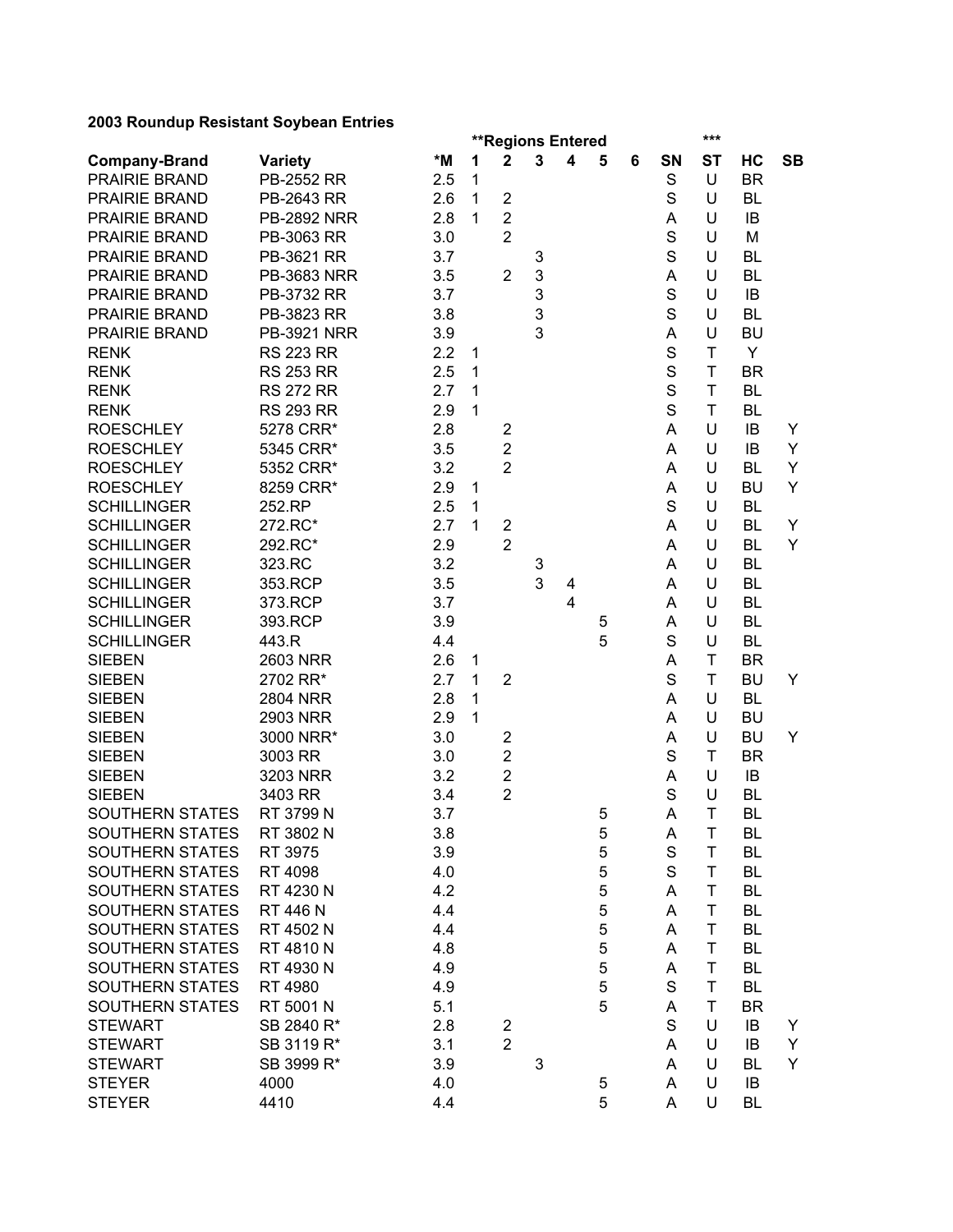|                      |                            |     |   |                         |                           | <b>**Regions Entered</b> |   |   |             | ***       |                        |           |
|----------------------|----------------------------|-----|---|-------------------------|---------------------------|--------------------------|---|---|-------------|-----------|------------------------|-----------|
| <b>Company-Brand</b> | <b>Variety</b>             | *M  | 1 | $\mathbf 2$             | 3                         | 4                        | 5 | 6 | SN          | <b>ST</b> | HC                     | <b>SB</b> |
| <b>STINE</b>         | S 2640-4                   | 2.7 | 1 |                         |                           |                          |   |   | S           | U         | <b>BR</b>              |           |
| <b>STINE</b>         | S 2743-4                   | 2.9 | 1 |                         |                           |                          |   |   | S           | U         | <b>BL</b>              |           |
| <b>STINE</b>         | S 2783-4*                  | 2.7 | 1 | $\overline{\mathbf{c}}$ |                           |                          |   |   | S           | U         | IB                     | Y         |
| <b>STINE</b>         | S 2802-4*                  | 2.9 |   | $\overline{\mathbf{c}}$ | 3                         |                          |   |   | A           | U         | <b>BU</b>              | Y         |
| <b>STINE</b>         | S 2842-4                   | 2.9 | 1 | $\overline{2}$          | 3                         |                          |   |   | А           | U         | IB                     |           |
| <b>STINE</b>         | S 2900-4                   | 3.0 |   | $\overline{\mathbf{c}}$ |                           |                          |   |   | $\mathbf S$ | U         | M                      |           |
| <b>STINE</b>         | S 3183-4*                  | 3.2 |   | $\overline{c}$          | 3                         |                          |   |   | S           | U         | <b>BR</b>              | Y         |
| <b>STINE</b>         | S 3402-4                   | 3.5 |   | $\overline{c}$          |                           |                          |   |   | A           | U         | <b>BL</b>              |           |
| <b>STINE</b>         | S 3532-4                   | 3.5 |   |                         | 3                         |                          |   |   | A           | U         | <b>BL</b>              |           |
| <b>STINE</b>         | S 3632-4                   | 3.7 |   | 2                       |                           |                          |   |   | A           | U         | <b>BL</b>              |           |
| <b>STINE</b>         | S 3832-4                   | 3.8 |   |                         | 3                         | 4                        |   |   | A           | U         | <b>BL</b>              |           |
| <b>STINE</b>         | S 3932-4                   | 4.0 |   |                         | 3                         | 4                        |   |   | A           | U         | <b>BL</b>              |           |
| <b>STINE</b>         | S 4032-4                   | 4.0 |   |                         | 3                         | 4                        |   |   | A           | U         | <b>BR</b>              |           |
| <b>STINE</b>         | S 4442-4                   | 4.2 |   |                         |                           | 4                        |   |   | Α           | U         | <b>BL</b>              |           |
| <b>STINE</b>         | S 4542-4                   | 4.5 |   |                         |                           | 4                        | 5 |   | Α           | U         | <b>BL</b>              |           |
| <b>STINE</b>         | S 4842-4                   | 4.8 |   |                         |                           |                          | 5 |   | Α           | U         | <b>BL</b>              |           |
| <b>STONE</b>         | <b>HC-2344 NRR</b>         | 3.4 |   | $\overline{\mathbf{c}}$ |                           |                          |   |   | A           | U         | IB                     |           |
| <b>STONE</b>         | <b>HC-2351 NRR</b>         | 3.5 |   | $\overline{2}$          | $\ensuremath{\mathsf{3}}$ |                          |   |   | A           | U         | <b>BL</b>              |           |
| <b>STONE</b>         | <b>HC-2371 NRR*</b>        | 3.7 |   |                         | 3                         |                          |   |   | A           | T         | IB                     | Y         |
| <b>STONE</b>         | <b>HC-2373 NRR</b>         | 3.7 |   | $\overline{2}$          | 3                         |                          |   |   | A           | U         | IB                     |           |
| <b>STONE</b>         | <b>HC-2394 NRR</b>         | 3.9 |   |                         | 3                         |                          |   |   | A           | U         | <b>BL</b>              |           |
| <b>STONE</b>         | <b>HC-2413 NRR*</b>        | 4.1 |   |                         | 3                         |                          |   |   | A           | U         | <b>BL</b>              | Y         |
| <b>STONE</b>         | <b>HC-2441 NRR*</b>        | 4.4 |   |                         |                           | 4                        |   |   | A           | T         | <b>BL</b>              | Y         |
| <b>SUN AG</b>        | <b>SAS 2962 RR</b>         | 2.9 |   |                         |                           |                          |   | 6 | Α           | U         | <b>BU</b>              |           |
| <b>SUN AG</b>        | <b>SAS 3120 RR</b>         | 3.1 |   |                         |                           |                          |   | 6 | S           | U         | <b>BR</b>              |           |
| <b>SUN PRAIRIE</b>   | SP 2633 NRR*               | 2.6 |   | $\overline{2}$          |                           |                          |   | 6 | Α           | U         | IB                     | Y         |
| <b>SUN PRAIRIE</b>   | SP 2844 NRR*               | 2.8 |   |                         |                           |                          |   | 6 | A           | U         | IB                     | Υ         |
| <b>SUN PRAIRIE</b>   | SP 2902 NRR*               | 2.9 |   | $\overline{2}$          |                           |                          |   | 6 | A           | U         | <b>BU</b>              | Υ         |
| <b>SUN PRAIRIE</b>   | SP 3602 NRR*               | 3.6 |   |                         |                           |                          |   | 6 | A           | U         | <b>BL</b>              | Υ         |
| <b>SYNGENTA</b>      | S 24-K4*                   | 2.4 | 1 |                         |                           |                          |   |   | S           | U         | <b>BR</b>              | Υ         |
| <b>SYNGENTA</b>      | S 28-W2*                   | 2.8 | 1 |                         |                           |                          |   |   | S           | U         | <b>BL</b>              | Y         |
| <b>SYNGENTA</b>      | S 29-C9*                   | 2.9 |   |                         |                           |                          |   |   | S           | U         | <b>BR</b>              | Υ         |
| <b>SYNGENTA</b>      |                            |     |   | 2<br>$\overline{2}$     |                           |                          |   |   |             |           |                        | Y         |
|                      | S 34-U4*                   | 3.4 |   |                         | 3<br>3                    |                          |   | 6 | AB          | U<br>U    | <b>BL</b><br><b>BL</b> | Υ         |
| <b>SYNGENTA</b>      | S 37-N4*                   | 3.7 |   |                         |                           | 4                        |   | 6 | AB          |           |                        |           |
| <b>SYNGENTA</b>      | S 42-P7*                   | 4.2 |   |                         |                           | 4                        | 5 |   | AB          | U         | BL                     | Y         |
| <b>SYNGENTA</b>      | S 43-B1*                   | 4.3 |   |                         |                           |                          | 5 |   | AB          | U         | <b>BR</b>              | Y         |
| <b>TRELAY</b>        | <b>HC-2250 RR</b>          | 2.5 | 1 |                         |                           |                          |   |   | S           | T         | <b>BR</b>              |           |
| <b>TRELAY</b>        | <b>HC-2262 RR</b>          | 2.6 | 1 |                         |                           |                          |   |   | $\mathbf S$ | Τ         | <b>BL</b>              |           |
| <b>TRELAY</b>        | <b>HC-2282 RR</b>          | 2.8 | 1 |                         |                           |                          |   |   | $\mathbf S$ | T         | IB                     |           |
| <b>TRELAY</b>        | <b>HC-2302 RR</b>          | 3.0 | 1 |                         |                           |                          |   |   | S           | T         | <b>BL</b>              |           |
| <b>TRISLER</b>       | <b>TRISOY 2907 RR(CN)*</b> | 2.9 |   | 2                       | 3                         |                          |   |   | Α           | U         | BU                     | Y         |
| <b>TRISLER</b>       | <b>TRISOY 2933</b>         | 2.9 |   | $\overline{\mathbf{c}}$ |                           |                          |   |   | S           | U         | <b>BL</b>              |           |
| <b>TRISLER</b>       | TRISOY 3113 RR             | 3.1 |   | $\overline{\mathbf{c}}$ |                           |                          |   |   | S           | U         | <b>BR</b>              |           |
| <b>TRISLER</b>       | <b>TRISOY 3222 RR(CN)</b>  | 3.1 |   | $\overline{2}$          | 3                         |                          |   |   | Α           | U         | IB                     |           |
| <b>TRISLER</b>       | <b>TRISOY 3507 RR(CN)*</b> | 3.5 |   |                         | 3                         |                          |   |   | A           | U         | IB                     | Y         |
| <b>TRISLER</b>       | <b>TRISOY 3530 RR(CN)</b>  | 3.5 |   |                         | 3                         |                          |   |   | A           | U         | IB                     |           |
| <b>TRISLER</b>       | TRISOY 3717 RR(CN)         | 3.7 |   |                         | 3                         |                          |   |   | Α           | U         | <b>BL</b>              |           |
| <b>TRISLER</b>       | TRISOY 3833 RR(CN)         | 3.8 |   |                         | 3                         |                          |   |   | A           | U         | <b>BL</b>              |           |
| <b>TRISLER</b>       | <b>TRISOY 3911 RR(CN)</b>  | 3.9 |   |                         |                           | 4                        |   |   | A           | U         | <b>BL</b>              |           |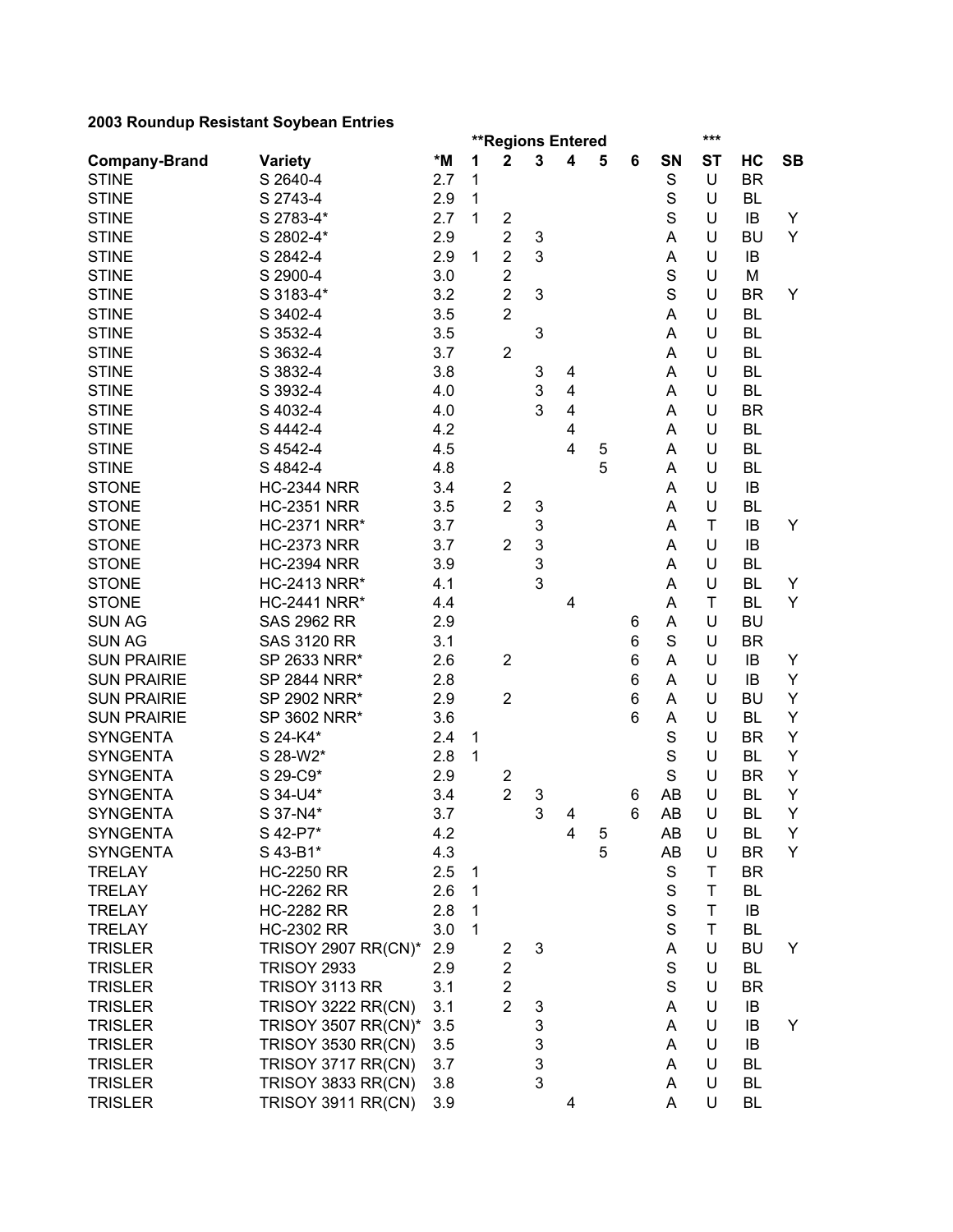|                      |                     |     | ***<br><b>**Regions Entered</b> |                         |                           |                         |             |   |             |           |           |           |
|----------------------|---------------------|-----|---------------------------------|-------------------------|---------------------------|-------------------------|-------------|---|-------------|-----------|-----------|-----------|
| <b>Company-Brand</b> | <b>Variety</b>      | *M  | 1                               | $\mathbf 2$             | $\mathbf 3$               | $\overline{\mathbf{4}}$ | 5           | 6 | SN          | <b>ST</b> | HC        | <b>SB</b> |
| <b>TRISLER</b>       | TRISOY 3917 RR(CN)* | 3.7 |                                 |                         | 3                         |                         |             |   | Α           | U         | IB        | Y         |
| <b>TRISLER</b>       | TRISOY 4227 RR(CN)  | 4.2 |                                 |                         |                           | 4                       | $\mathbf 5$ |   | Α           | U         | BL        |           |
| <b>TRISLER</b>       | TRISOY 4314 RR(CN)  | 4.3 |                                 |                         |                           | 4                       | 5           |   | A           | U         | BL        |           |
| <b>TRISLER</b>       | TRISOY 4697 RR(CN)  | 4.6 |                                 |                         |                           |                         | 5           |   | A           | U         | G         |           |
| <b>UAP</b>           | DG 3263 RR*         | 2.6 |                                 | $\overline{\mathbf{c}}$ | 3                         |                         |             |   | S           | U         | IB        | Y         |
| <b>UAP</b>           | DG 3270 RR*         | 2.7 |                                 | $\overline{2}$          | 3                         |                         |             |   | S           | U         | G         | Y         |
| <b>UAP</b>           | DG 3481 NRR*        | 4.8 |                                 |                         |                           | 4                       | 5           |   | A           | U         | <b>BL</b> | Y         |
| <b>VIGORO</b>        | V 254 RR            | 2.5 | 1                               |                         |                           |                         |             |   | S           | U         | <b>BR</b> |           |
| <b>VIGORO</b>        | V 282 RR            | 2.8 | 1                               |                         |                           |                         |             |   | S           | U         | IB        |           |
| <b>VIGORO</b>        | V 29N3 RR           | 2.9 |                                 |                         | 3                         |                         |             |   | A           | U         | IB        |           |
| <b>VIGORO</b>        | V 314 RR            | 3.0 | 1                               |                         |                           |                         |             |   | S           | U         | M         |           |
| <b>VIGORO</b>        | V 32N3 RR           | 3.2 |                                 |                         | 3                         |                         |             |   | A           | U         | IB        |           |
| <b>VIGORO</b>        | V 35N4 RR           | 3.5 |                                 |                         | 3                         |                         |             |   | A           | U         | <b>BL</b> |           |
| <b>VIGORO</b>        | <b>V 363 NRR</b>    | 3.7 |                                 |                         | $\mathsf 3$               |                         |             |   | S           | U         | <b>BL</b> |           |
| <b>VIGORO</b>        | V 37N3 RR           | 3.7 |                                 |                         | 3                         |                         |             |   | Α           | U         | IB        |           |
| <b>VIGORO</b>        | V 38N4 RR           | 3.8 |                                 |                         |                           | 4                       |             |   | Α           | U         | <b>BL</b> |           |
| <b>VIGORO</b>        | V 39N4 RR           | 3.9 |                                 |                         | 3                         | 4                       |             |   | A           | U         | <b>BL</b> |           |
| <b>VIGORO</b>        | <b>V 40N3 RR</b>    | 4.0 |                                 |                         |                           | 4                       |             |   | A           | U         | <b>BL</b> |           |
| <b>VIGORO</b>        | V 42N3 RR           | 4.2 |                                 |                         |                           | 4                       |             |   | A           | U         | <b>BL</b> |           |
| <b>WILKEN</b>        | 1493 RR             | 1.9 | 1                               |                         |                           |                         |             |   | S           | U         | G         |           |
| <b>WILKEN</b>        | 2217 RR             | 2.1 | $\mathbf{1}$                    |                         |                           |                         |             |   | S           | U         | Υ         |           |
| <b>WILKEN</b>        | 2301 RR             | 2.0 | 1                               |                         |                           |                         |             |   | А           | U         | IB        |           |
| <b>WILKEN</b>        | 2319 RR             | 2.1 |                                 | $\overline{2}$          |                           |                         |             |   | S           | U         | IB        |           |
| <b>WILKEN</b>        | <b>2321 NRR</b>     | 2.2 | $\mathbf{1}$                    |                         |                           |                         |             |   | Α           | U         | IB        |           |
| <b>WILKEN</b>        | 2341 NRR            | 2.4 |                                 | $\overline{c}$          |                           |                         |             |   | A           | U         | IB        |           |
| <b>WILKEN</b>        | <b>2531 NRR</b>     | 2.5 |                                 | $\overline{2}$          |                           |                         |             |   | A           | U         | G         |           |
| <b>WILKEN</b>        | 2547 RR*            | 2.4 | $\mathbf{1}$                    | $\overline{c}$          |                           |                         |             |   | $\mathbf S$ | U         | IB        | Y         |
| <b>WILKEN</b>        | 2568 RR             | 2.6 |                                 | $\overline{c}$          |                           |                         |             |   | S           | U         | BL        |           |
| <b>WILKEN</b>        | 2574 RR             | 2.7 |                                 | $\overline{c}$          |                           |                         |             |   | S           | U         | <b>BL</b> |           |
| <b>WILKEN</b>        | 2586 RR*            | 2.8 | 1                               | $\overline{2}$          | 3                         |                         |             |   | S           | U         | IB        | Y         |
| <b>WILKEN</b>        | 2660 RR             | 2.6 |                                 | $\mathbf 2$             |                           |                         |             |   | S           | U         | <b>BR</b> |           |
| <b>WILKEN</b>        | 2663 RR*            | 2.6 | 1                               | $\overline{c}$          | 3                         |                         |             |   | S           | U         | G         | Y         |
| <b>WILKEN</b>        | <b>2665 NRR</b>     | 2.6 | 1                               | $\boldsymbol{2}$        |                           |                         |             |   | Α           | U         | IB        |           |
| <b>WILKEN</b>        | <b>2671 NRR</b>     | 2.7 | 1                               | $\overline{2}$          |                           |                         |             |   | A           | U         | <b>BL</b> |           |
| <b>WILKEN</b>        |                     | 2.7 | $\mathbf{1}$                    | $\overline{\mathbf{c}}$ |                           |                         |             |   | S           | U         |           |           |
|                      | 2678 RR<br>2685 RR  |     | $\mathbf{1}$                    |                         |                           |                         |             |   | $\mathbf S$ | U         | IB        |           |
| <b>WILKEN</b>        |                     | 2.8 |                                 | $\boldsymbol{2}$        |                           |                         |             |   |             | U         | BL        |           |
| <b>WILKEN</b>        | <b>2691 NRR</b>     | 2.9 |                                 | $\overline{2}$          |                           |                         |             |   | Α           |           | <b>BU</b> |           |
| <b>WILKEN</b>        | 2693 RR             | 2.9 |                                 | $\overline{c}$          | 3                         |                         |             | 6 | $\mathbf S$ | U         | <b>BR</b> |           |
| <b>WILKEN</b>        | 3411 NRR            | 3.1 |                                 | $\overline{2}$          | 3                         |                         |             | 6 | A           | U         | IB        |           |
| <b>WILKEN</b>        | 3412 RR             | 3.1 |                                 | $\overline{2}$          | 3                         |                         |             |   | $\mathbf S$ | U         | <b>BR</b> |           |
| <b>WILKEN</b>        | 3419 NRR            | 3.1 |                                 | $\overline{2}$          | 3                         |                         |             |   | Α           | U         | BL        |           |
| <b>WILKEN</b>        | 3421 NRR            | 3.2 |                                 | $\overline{2}$          | 3                         |                         |             | 6 | A           | U         | IB        |           |
| <b>WILKEN</b>        | 3445 RR             | 3.4 |                                 |                         | 3                         |                         |             |   | S           | U         | BL        |           |
| <b>WILKEN</b>        | 3453 NRR            | 3.5 |                                 |                         | 3                         |                         |             | 6 | Α           | U         | BL        |           |
| <b>WILKEN</b>        | 3461 NRR            | 3.6 |                                 |                         | 3                         |                         |             | 6 | A           | U         | <b>BL</b> |           |
| <b>WILKEN</b>        | 3471 NRR            | 3.7 |                                 |                         | 3                         |                         |             | 6 | A           | U         | IB        |           |
| <b>WILKEN</b>        | 3473 NRR            | 3.7 |                                 | $\overline{2}$          | $\ensuremath{\mathsf{3}}$ |                         |             | 6 | A           | U         | IB        |           |
| <b>WILKEN</b>        | 3475 RR             | 3.7 |                                 | $\overline{2}$          | 3                         |                         |             |   | S           | U         | BL        |           |
| <b>WILKEN</b>        | 3491 NRR            | 3.9 |                                 |                         | 3                         | 4                       |             |   | A           | U         | BL        |           |